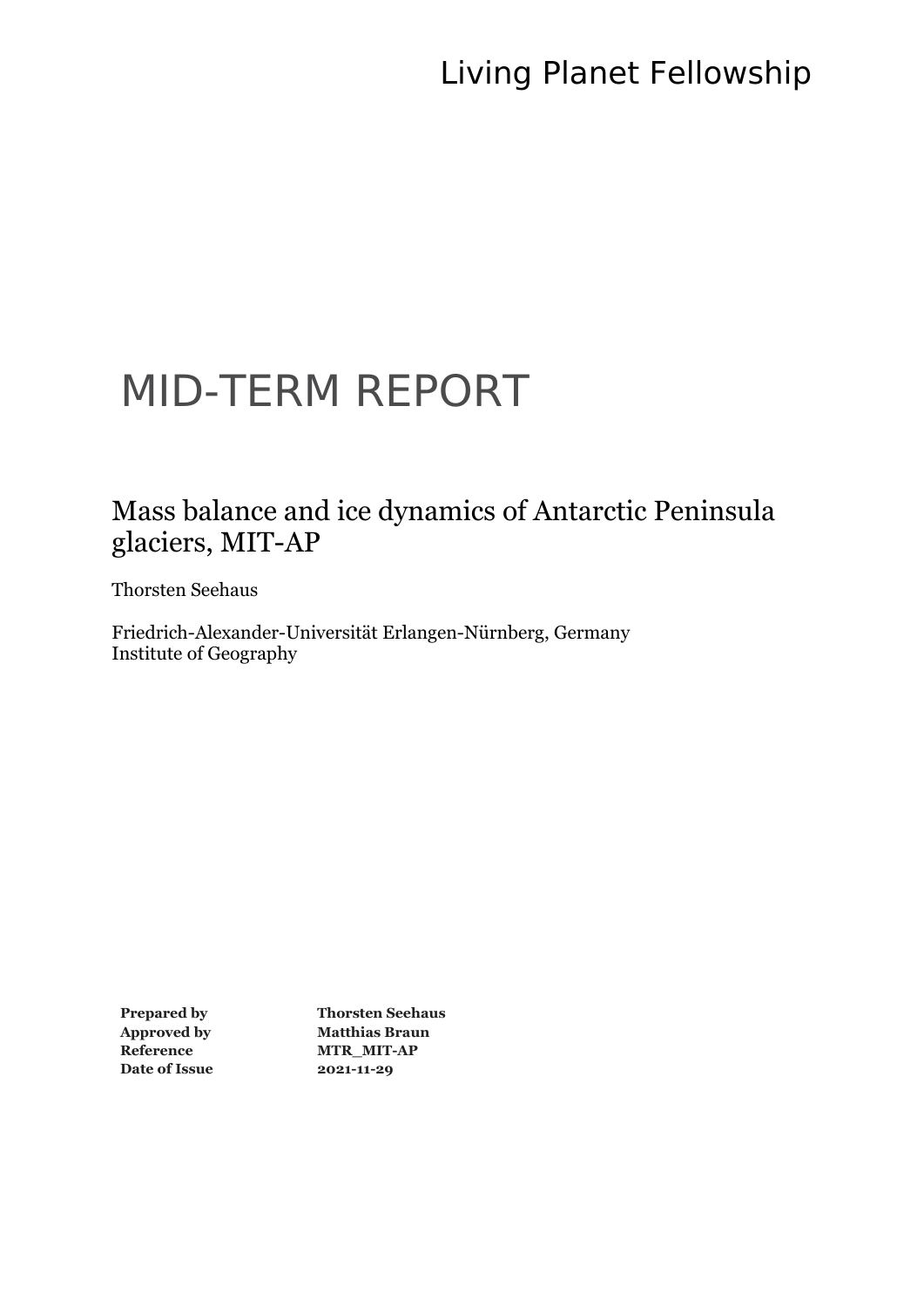#### **1 EXECUTIVE SUMMARY**

The report summarizes the aims and the work performed of the Living Planet Fellowship of the principal investigator (PI) Dr. Thorsten Seehaus for the first project year. The project aims at obtaining spatially detailed information on glacier mass changes and long-term information on ice dynamic variations on the Antarctic Peninsula (AP) by using multi-mission remote sensing data.

Digital elevation models (DEMs) are generated from bistatic TanDEM-X SAR imagery for different time periods since 2013. Since the AP has only a very limited amount of ice free areas, the individual DEMs are referenced by including also sea ice covered areas and ice shelf areas around the AP. Therefore, tidal corrections and ice free board estimations of the ice shelves based on tidal simulations and altimeter data are included in the processing. Finally, information on glacier volume changes are obtained by differentiating the DEMs from different time periods.

For some sections of the AP, it is assumed that up-welling of warm circum polar deep water (CDW) triggered the glacier recession. Therefore, ocean temperature data from oceanic modeling was analyzed and will be correlated with the revealed glacier change information.

Moreover, the glacier surface velocities data base for the AP at FAU was updated by processing additional TanDEM-X and TerraSAR-X imagery. Thus, a long-term data base for the analysis of glacier dynamic variations exists for the remaining project run time.

Preliminary results of the project were presented at two conferences and an joint publication with researchers from Madrid was published on the glacier mass balance on the South Shetland Island (next to the northern AP) using approaches partly developed with this project.

Overall, the project progress is with in the proposed work plan (note: the project has been interrupted twice due to the parental leave of the PI and personal issues at FAU, 8 *outlines of the major drainage basins*  project month were realized in total) and the preparation of two scientific publications is targeted within the remaining project run time.



*Figure 1: Overview map of the Antarctic Peninsula. Red polygons: study area and north of 70°S. Background Landsat LIMA Mosaic by USGS*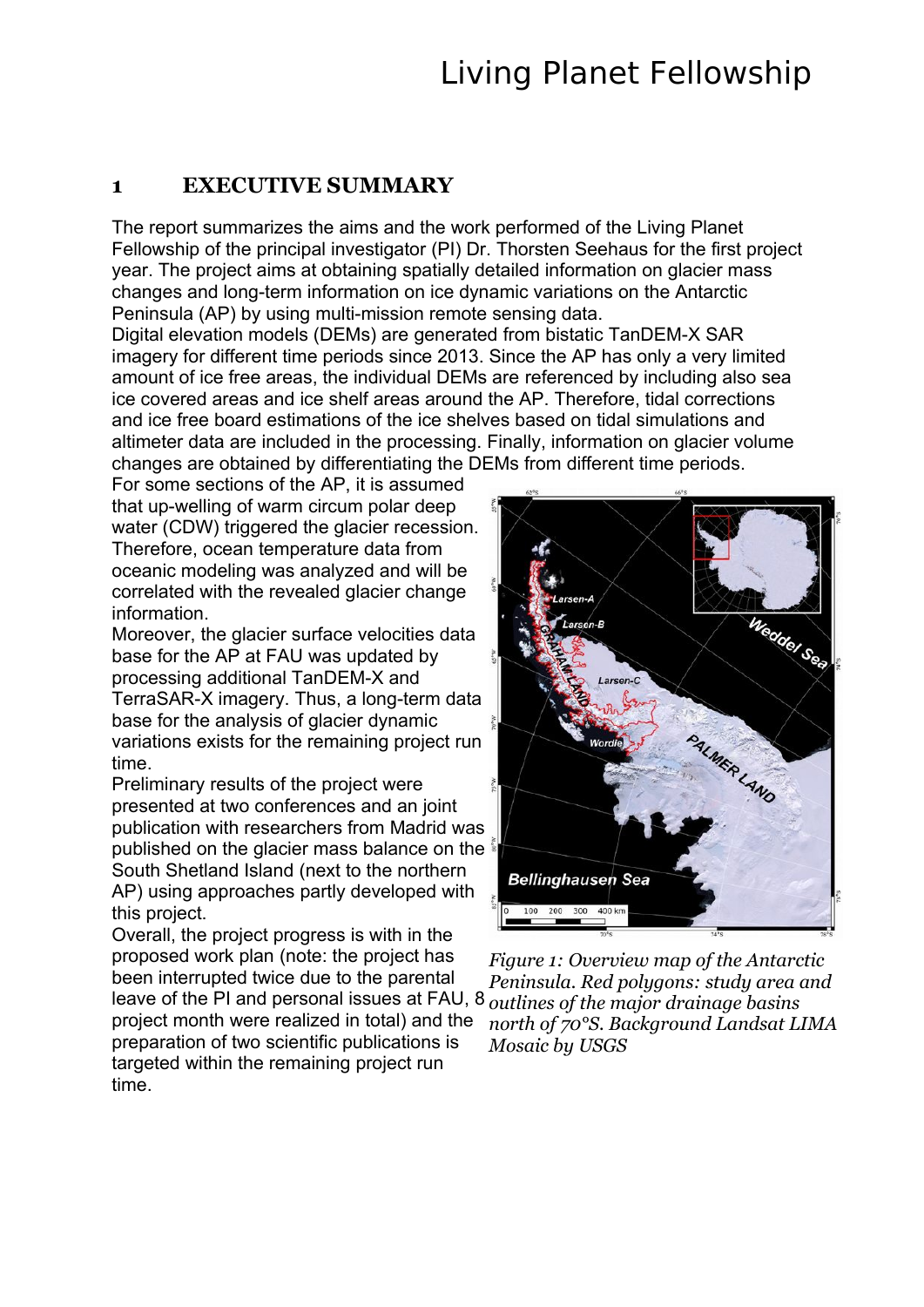### **2 OBJECTIVES AND WORKPLAN**

This proposal aims to carry out a comprehensive analysis of spatio-temporal glacier changes along the Antarctic Peninsula (AP) north of 70°S (Figure 1). By using multimission remote sensing data from mainly ESA or European Missions in combination with in-situ data and modeling results, enhanced and new information on the mass budget and ice dynamics will be obtained and drivers of the revealed changes identified.

The following specific objectives are targeted:

- first area wide assessment of geodetic mass balances by means of repeated bistatic InSAR satellite acquisitions
- improved and precise estimation of ice losses on regional and glacier scales
- enhanced analysis of temporal changes of glacier flow and quantification of ice discharge throughout the study region
- analysis on spatio-temporal variations in the mass balance estimates and ice dynamics
- assessment of drivers for revealed change patterns by including oceanic and atmospheric modeling and in-situ data sets

In order reach the proposed objectives, the project is subdivide into the following two work packages (WP):

- WP1: Geodetic mass balance of the Antarctic Peninsula
- WP2: Analysis of temporal changes in ice dynamics

More details regarding the work packages are provided further down.

We defined the following initial work plan to complete the work-packages with in the 2 years of project run time. The project kick-off was in November 2020.

| project                    | st |      |   | nd        |                |   |  |  |  |  |  |
|----------------------------|----|------|---|-----------|----------------|---|--|--|--|--|--|
| year                       |    | year |   | 2<br>year |                |   |  |  |  |  |  |
| quarter<br>work<br>package | 1  | 2    | 3 | 1         | $\overline{2}$ | 3 |  |  |  |  |  |
| WP <sub>1</sub>            |    |      |   |           |                |   |  |  |  |  |  |
| WP <sub>2</sub>            |    |      |   |           |                |   |  |  |  |  |  |

The initial workplan had to be changed, since the PI took two month of parental leave in June and July 2021. Moreover, the PI will took over a 100% position at the host institute due to change human resource planing for the winter term (Oct. 2021 – March 2022) and to compensate the exit of some staff. Thus, there will be a project pause of 6 month starting in October 2021. During this period, the PI will be available for any project meetings and will also continue to work on the project, but with reduced capacities.

In agreement with ESA the workplan had to be change to: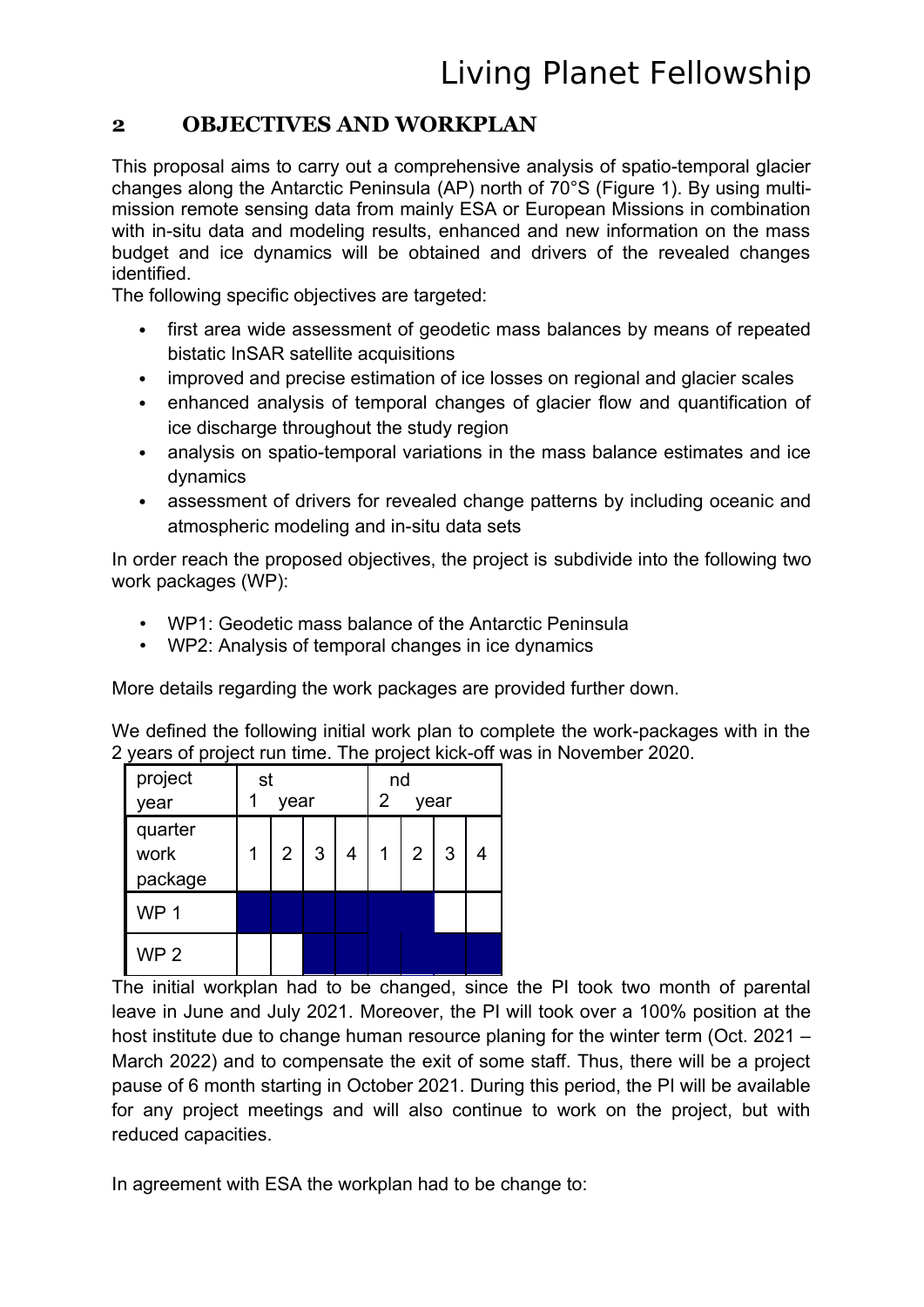| year            | $\overline{2}$<br>0<br>$\overline{2}$<br>0 | 2021 |                |   |   |  |       |  |  |     |        | 2022 |          |              |  |     |                 |  |  |  |  | 2023 |                                                                   |   |        |  |  |  |  |               |  |  |
|-----------------|--------------------------------------------|------|----------------|---|---|--|-------|--|--|-----|--------|------|----------|--------------|--|-----|-----------------|--|--|--|--|------|-------------------------------------------------------------------|---|--------|--|--|--|--|---------------|--|--|
| month           | 1<br>2                                     | 1    | 2 <sup>1</sup> | 3 | 4 |  | 5 6 7 |  |  | 8 9 | 1<br>0 | 1    | 1 1<br>႒ | $\mathbf{1}$ |  | 2 3 | $\vert 4 \vert$ |  |  |  |  |      | $\left  5\right  6\left  7\right  8\left  9\right  1\right $<br>0 | 1 | 1<br>2 |  |  |  |  | 1 2 3 4 5 6 7 |  |  |
| WP1             |                                            |      |                |   |   |  |       |  |  |     |        |      |          |              |  |     |                 |  |  |  |  |      |                                                                   |   |        |  |  |  |  |               |  |  |
| WP <sub>2</sub> |                                            |      |                |   |   |  |       |  |  |     |        |      |          |              |  |     |                 |  |  |  |  |      |                                                                   |   |        |  |  |  |  |               |  |  |

Detailed description of work packages:

#### **WP1: Geodetic mass balance of the Antarctic Peninsula**

The automated processing routine to derived surface elevation changes from TanDEM-X data implemented at FAU will be used to obtain geodetic mass balance information of the AP. The routine allows to process large amount of TanDEM-X scenes. It includes the interferometric processing of the TanDEM-X CoSSC tiles, the 3D-coregistration to a reference DEM (enhanced approach of Nuth and Kääb, 2011), generation of regional DEM mosaics and elevation change maps, gap-filling and the computation of the geodetic glacier mass balances, including a rigorous error assessment (detailed descriptions of the routine can be found here: Braun et al., 2019; Seehaus et al., 2020, 2019. The enhanced ASTER DEM of the Antarctic Peninsula (Cook et al., 2012) or the edited TanDEM-X DEM (12m resolution) for the Antarctic Peninsula (release date currently unknown) will be used as reference for the 3D coregistration the TanDEM-X data of the AP. The other TanDEM-X coverages will be coregistered to this generated reference TanDEM-X DEM to obtain precise elevation change information. The algorithm uses off-glacier areas (stable ground) to perform the 3D-coregistration and error assessment. Due to the relatively low fraction of ice-free areas along the AP, the registration will be supported by analysing elevation differences on sea ice next to the glacier termini. Information on the sea-ice thickness will be obtained from e.g. "meereisportal.de" based on SMOS or CryoSat-2 data. A tidal correction of the measured elevation on sea ice by TanDEM-X needs to be carried out. Such an approach was already successfully applied by the applicant at two glacier systems on the northeastern AP (Seehaus et al., 2015, 2016), using the Circum-Antarctic Tidal Simulations model (CATS) (Padman et al., 2002).

The elevation change measurements can be influence by the radar signal penetration in snow and ice (e.g. Seehaus et al., 2015 reported 2-3 m seasonal fluctuations at a glacier system on the northeastern AP). By comparing elevation measurements from the same season (assuming similar glacier surface conditions), the bias due to SAR signal penetration can be minimized (Malz et al., 2018; Seehaus et al., 2020a). Rott et al. (2018) showed at the Larsen-A and B embayments (eastern AP), that the SAR signal penetration can be neglected when comparing DEMs derived from TanDEM-X acquisitions from austral winter season. Consequently, surface elevation changes will be only derived from TanDEM-X coverages from the same season, in order to minimize biases due to SAR signal penetration.

Laser altimeter data from the ICESat-2 mission in combination with co-incident TanDEM-X acquisitions will be employed to evaluate the hypothesis, that the SAR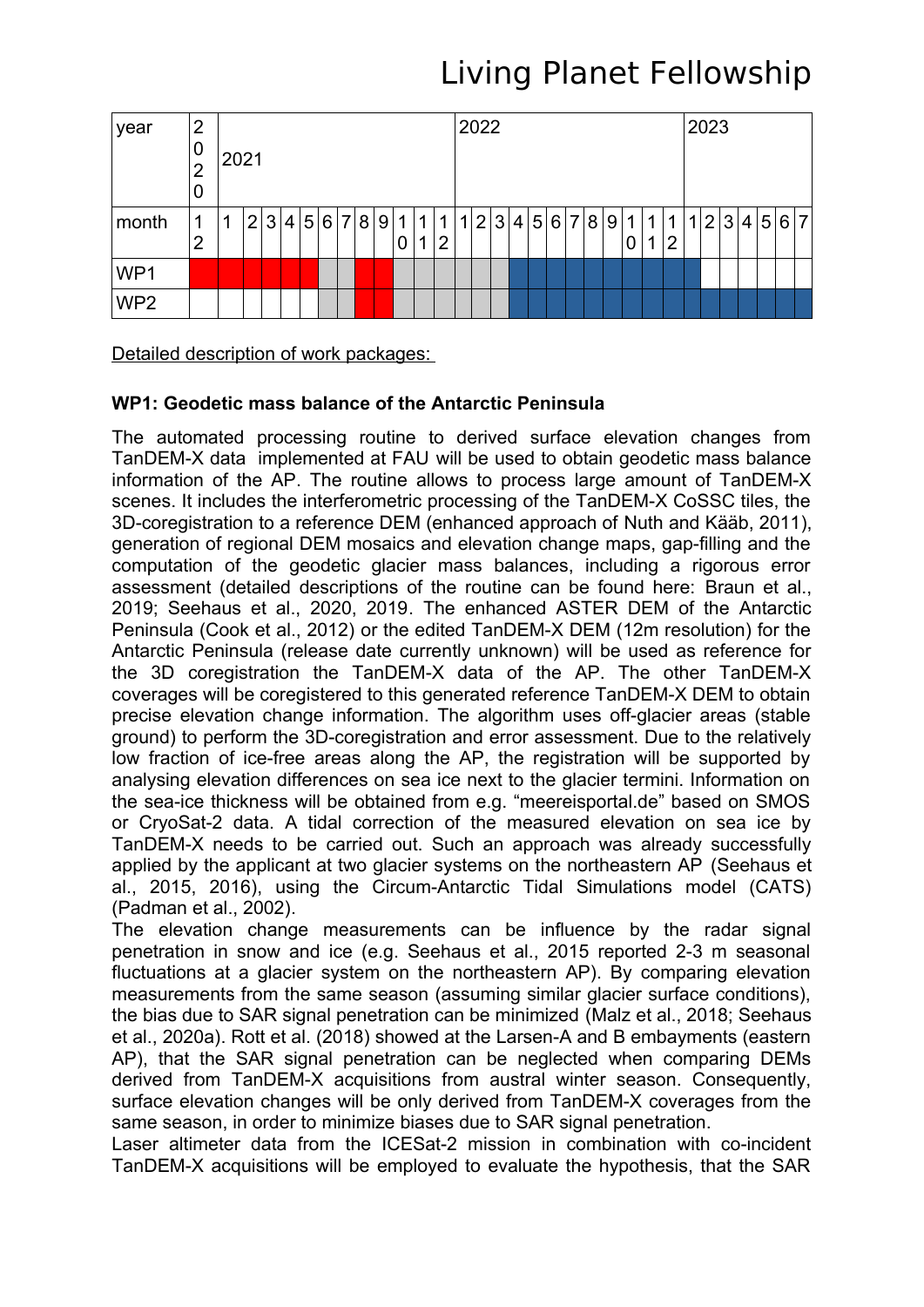signal penetration can be neglected when comparing TanDEM-X data from the same season. If the hypothesis fails, the ICESat-2 data will be used to empirically quantify a potential penetration bias, which will be included in the analysis of the elevation change data.

Finally, glacier mass balance will be derived from the elevation change maps considering different volume to mass conversion factors. An average density of 850 kg/m<sup>3</sup> is considered, as suggested by Huss (2013). Kääb et al. (2012) reported that such a constant density scenario is suitable for glaciers where the volume changes are mainly forced by glacier dynamics, as suggested by various studies at the AP. A correction for GIA will not be applied, since we reference the DEMs to each other on stable ground. Moreover, the GIA rate of a few mm per year at the study site (Ivins et al., 2013) is negligible considering the study period and previously reported glacier change rates.

The glacier mass balances will be computed on regional scales by using "standard major drainage basin definitions" like the "ICESat basins" (Zwally et al., 2012) and the delineations by Rignot et al. (2013) in order to facilitate the comparison with other studies and techniques, but also to provide "standardized" information for initiatives like IPCC, WGMS and IMBIE and for improving the computations of the glacialisostatic adjustments (GIA) of the solid Earth caused by ice mass depletion. Mass balances will be also computed on sub-basin and glacier catchment scales in order to analyses spatial and/or temporal variations and to infer potential driver. Therefore, climatic observations and modelling output as well as oceanic information will be included in a comprehensive analysis (see work package 2 for more information). Such a fusion of various data sets to study the changes of the AP ice sheet will be novel and provide an unprecedented inside in the ongoing processes.

#### **WP2: Analysis of temporal changes in ice dynamics**

The dynamics and thus the ice discharge in the ocean, of the glaciers along the AP have shown considerable changes in the past decades. In particular, the disintegration of several ice shelves led to dramatic speed up and ice wastage of the tributary glaciers (Eineder et al., 2011; Rott et al., 2014; Scambos et al., 2014; Seehaus et al., 2015). However, also non-ice-shelf tributaries showed considerable changes in the ice flow, as shown by the PI for several glaciers along the northern tip of the AP (Seehaus et al., 2018). Therefore, a comprehensive analysis of the temporal evolution of the glaciers dynamics throughout the AP and to infer correlations with other parameters (climate and oceanic data, geodetic mass balance, see also WP1) is targeted.

Since the AP is affected by frequent cloud cover, SAR data is preferable to obtain information on the changes of glacier flow by using offset tracking techniques. This work package can rely on the huge amount of SAR data in the archive at FAU, data access via granted data proposals and an automated routine (developed by the PI and extended by other group members) to derive glacier surface velocity maps. This algorithm can be applied to data from various SAR sensors (e.g. ERS, TerraSAR-X, ALOS-Palsar, Sentinel-1) and automatically selects the consecutive SAR image pairs, runs an iterative coregistration, multi-parameter intensity offset tracking, iterative outlier filtering and geocoding of the results. Various regions and periods of the available data along the AP are already processed. Within this work-package, the database will be temporally and spatially completed in order to facilitate a comprehensive analysis of the ice flow throughout the study region.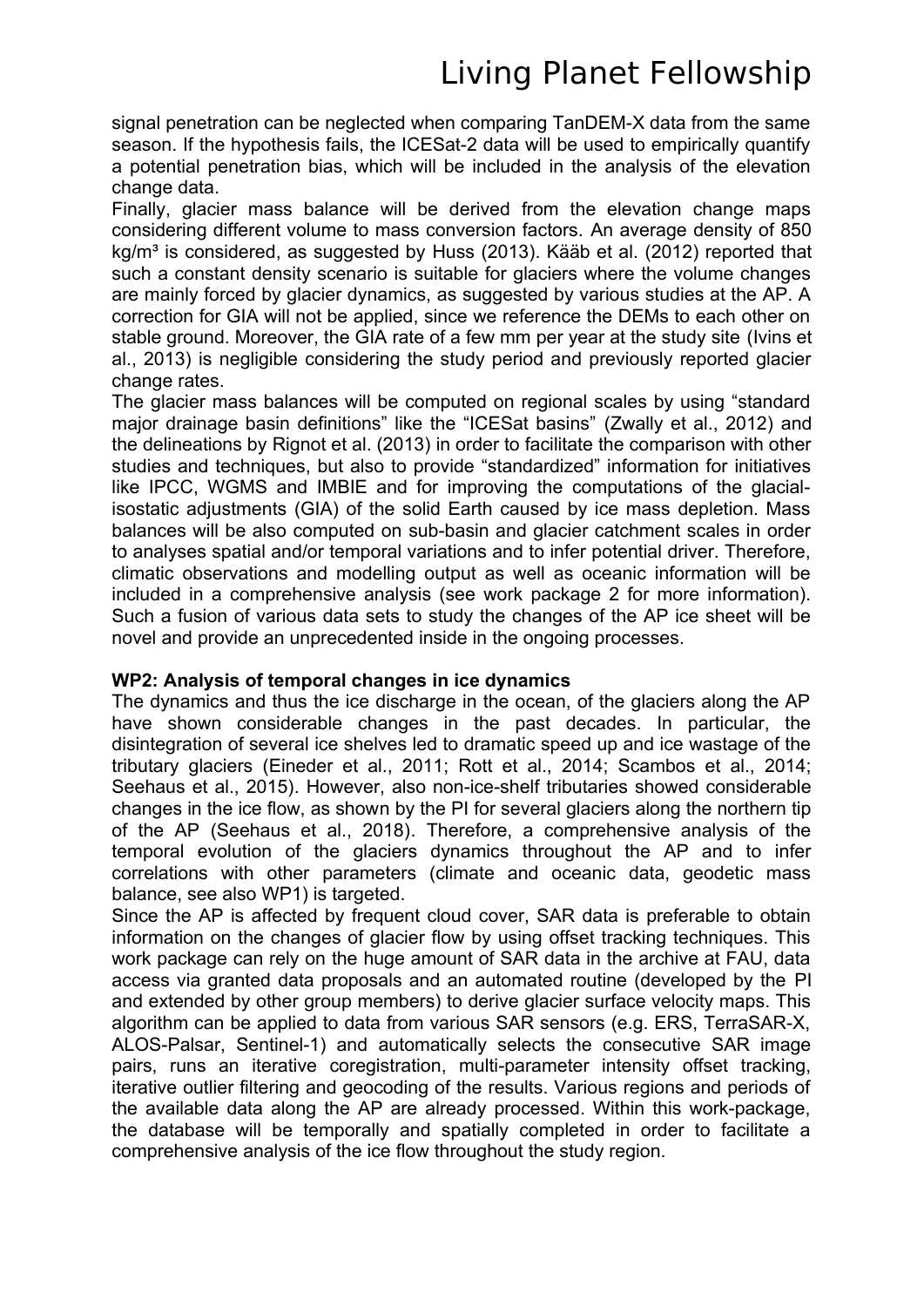Besides information on the glacier velocities, ice thickness information at the grounding line or slightly upstream is crucial to compute the ice discharge to the ocean. Grounding line positions will be taken from NASA MEaSURES-2 products available at NSIDC. In contrast to the ice discharge estimates by Rignot et al. (2019), which assumed balanced glacier conditions in the early 1970s for a huge fraction of the analyzed glaciers to estimate the ice thickness (see "State of the art"), it is targeted to use modeled or measured ice thickness information for all analyzed glacier catchments. Ice thickness measurements using airborne ground penetrating radar are only available for a limited amount of the glaciers. However, various ice thickness reconstructions using different approaches are available for the AP. Many glaciers on the AP showed pronounce thinning in the last decades (e.g. Rott et al., 2014; Scambos et al., 2014; Seehaus et al., 2015). Thus, temporal changes in the ice thickness due to glacier thinning throughout the study period will be accounted for (similar to Seehaus et al., 2015). A correction of the ice thickness will be employed using information on the glacier surface lowering obtained in work package 1 and from literature. Finally, the obtained information on the ice discharge will be analyzed in combination with the geodetic mass balance data from work package 1 and atmospheric and oceanic parameters in order to identify causes for the revealed spatial and temporal pattern in ice discharge. Data from a oceanic modeling and from the World Ocean Database will be employed to obtain information on the oceanic setting affecting the glaciers of the study region. Atmospheric parameter are taken from region climate modeling (RACMO and MAR) and in-situ measurements (from the REference Antarctic Data for Environmental Research Project "READER" by the Scientific Committee on Antarctic Research). In addition to work package 1, glacier mass balance will be computed using the input-output method by differentiating the CMB (obtained from regional climate modeling RACMO or MAR and the ice discharge. This method allows and independent estimation of the glacier mass balances in addition to the geodetic measurements and provide substantial information for initiatives like IMBIE, WGMS and IPCC.

#### **3 WORK PERFORMED**

#### **3.1 Scientific context**

During the last decades, glacial systems of the Antarctic Peninsula (AP) have undergone fast and strong changes (Cook and Vaughan, 2010; Rott et al., 2018; Scambos et al., 2014). Due to widespread increased thinning and retreat, as well as rapid disintegration events, ice shelves on both sides of the Antarctic Peninsula have partly or completely disappeared (Cook & Vaughan 2010). On the east side of the Antarctic Peninsula, Prince Gustav (1995), Larsen A (1995) and the northern Larsen B (2002) already disintegrated. At Larsen C a huge iceberg (A-68) broke up in 2017 (VoosenJul. et al., 2017). On the western Antarctic Peninsula, Jones Ice Shelf disappeared in 2003 and Müller as well as Wordie Ice Shelf considerably retreated (Cook and Vaughan, 2010). It is proposed that considerable atmospheric warming on the Antarctic Peninsula during the second half of the 20th century (Scambos et al., 2003; Turner et al., 2016; Vaughan et al., 2003) has triggered these events. Additionally, increased basal melt due to warming ocean water, as suggested for Larsen C Ice Shelf (Hogg and Gudmundsson, 2017; Holland et al., 2015), may have thinned and weakened the ice shelves prior to their collapses.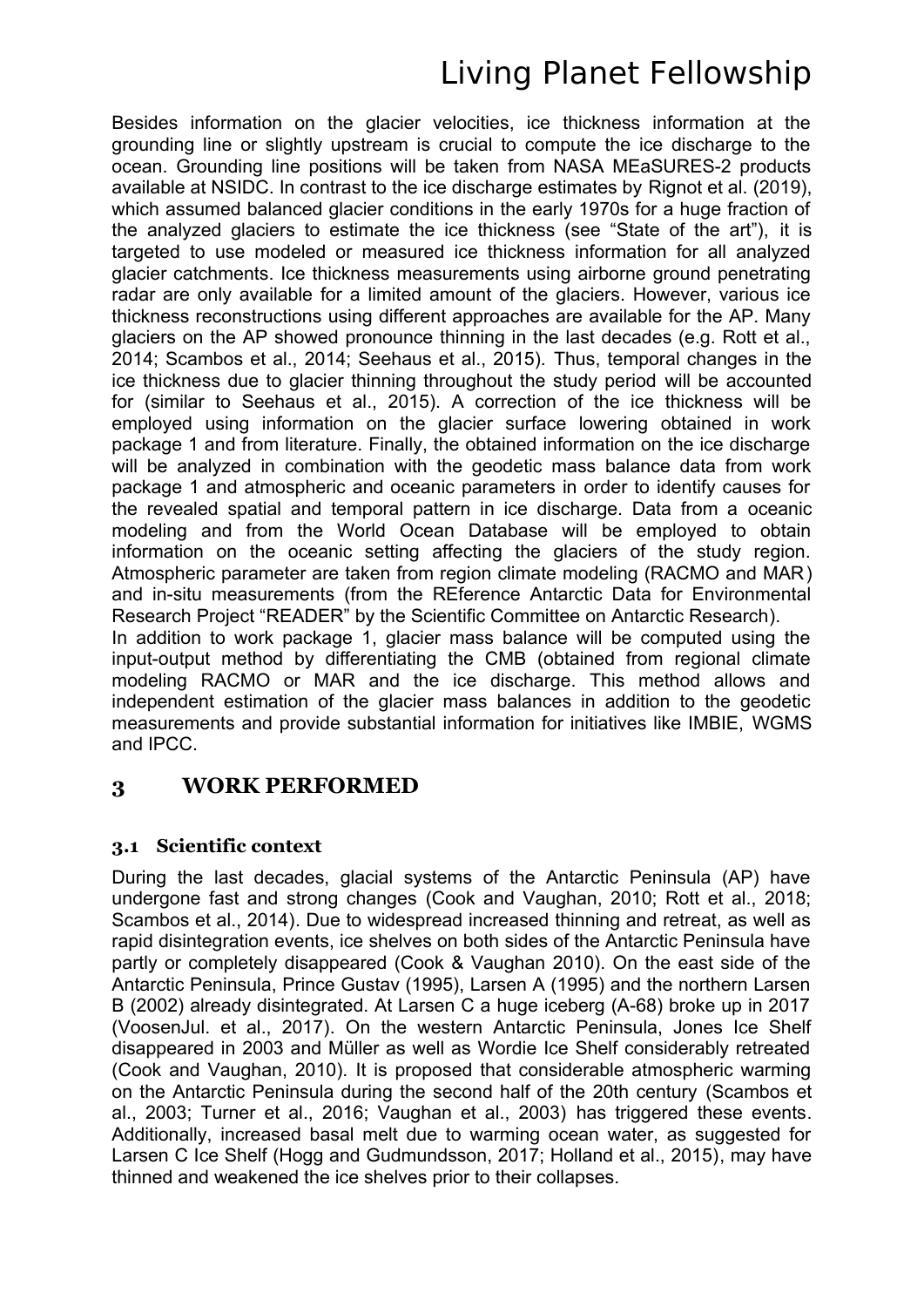Moreover, on the western Antarctic Peninsula the adjacent ocean experienced a warming of up to ~1 K (Cook et al., 2016; Meredith and King, 2005). An important process besides general global ocean warming is the periodic up-welling of warm Circum Polar Deepwater (CDW) (Holland et al., 2010) associated with climate change induced shifts of the Southern Annular Mode (SAM) (Walker and Gardner, 2017). Such processes have been linked e.g. with frontal retreat of western Antarctic Peninsula tidewater glaciers south of 64°S (Cook et al., 2016).

Thinning, retreat and disintegration of ice shelves reduces buttressing (Fürst et al., 2016), which leads to acceleration and dynamic thinning of their tributary glaciers (Friedl et al., 2018; Rott et al., 2014, p. 2; Seehaus et al., 2015). These processes are the main causes of the observed increase in mass loss at the Antarctic Peninsula from 7±13 Gt/a (1992 – 1997) to 33±16 Gt/a (2012 – 2017) (IMBIE Team, 2018).

The estimates by the Ice Sheet Mass Balance Inter-comparison Exercise (IMBIE) team are based on mass budget computations from different studies and observation periods, using altimetric, gravimetric and input-output methods. At the AP, the reported mass balances have considerable uncertainties. Within the "overlap period" (2003-2010), the average mass balance values of the individual approaches have uncertainties of up to 90% and vary by up to 500%. Altimetric assessments of elevation changes along the AP is hampered by the pronounced topography (especially due to the large footprints of radar altimeter) and the frequent cloud cover (laser altimeter) (Schröder et al., 2019), in particular for the region north of 70°S (Shepherd et al., 2019).The narrow West to East span of the AP and difficulties in accurately assessing the regional glacial-isostatic adjustments (GIA) of the earth crust (Horwath and Dietrich, 2009), explain the wide span (-39 to -9 Gt/a) and error range (1-24 Gt/a) of the gravimetric mass balance estimates. Only two data sets based on the input-output method are collated in the IMBIE study. During the overlap period (2002-2010) differences of up to 30 Gt/ a (the range of the average mass loss rate for the period 2012-2017) are found at the AP. As stated by the IMBIE Team, the uncertainty of the input-output method depends on the error budget of the modeled climatic mass balance (CMB, often also called surface mass balance SMB) and the computed ice flux. The latter is strongly affected by the accuracy of the ice thickness data. Measured ice thickness along the AP is only available for a few glaciers (mainly by NASA Operation IceBridge), so the authors relied on the lowresolution (1km) Bedmap2 data-set, which has certain limitations at the AP (Seehaus et al. 2015). No information is provided on the achieved coverage of the ice thickness information and discharge estimates. In the previous analysis (IMBIE-1; Shepherd et al., 2012) ice thickness of huge fractions along AP were unknown. Meanwhile a high-resolution (100 m) ice thickness reconstruction from Huss and Farinotti (2014) is available for the AP north of 70°S and a continent-wide ice thickness map (450 m spatial resolution) derived by using the state of the art approach of BedMachine was released in 2019 (Morlighem et al., 2019).

In early 2019, a study by Rignot et al. (2019) dealing with antarctic-wide ice discharge to the ocean was released. The authors reported an increase in the ice mass loss along the AP from −16.0 ± 2 Gt/a in the period 1979-1989 to −41.8 ± 5 Gt/a in the period 2009-2017. However, the ice discharge estimation do not have a full coverage (78%) and ice thickness information at only 39% of the glacier catchment along the AP were considered in the analysis. At the other catchments, ice discharge changes are obtained by assuming balanced glacier conditions in 1979 (using average modeled CMB 1979-2008 scaled by the ice flow speeds, e.g. for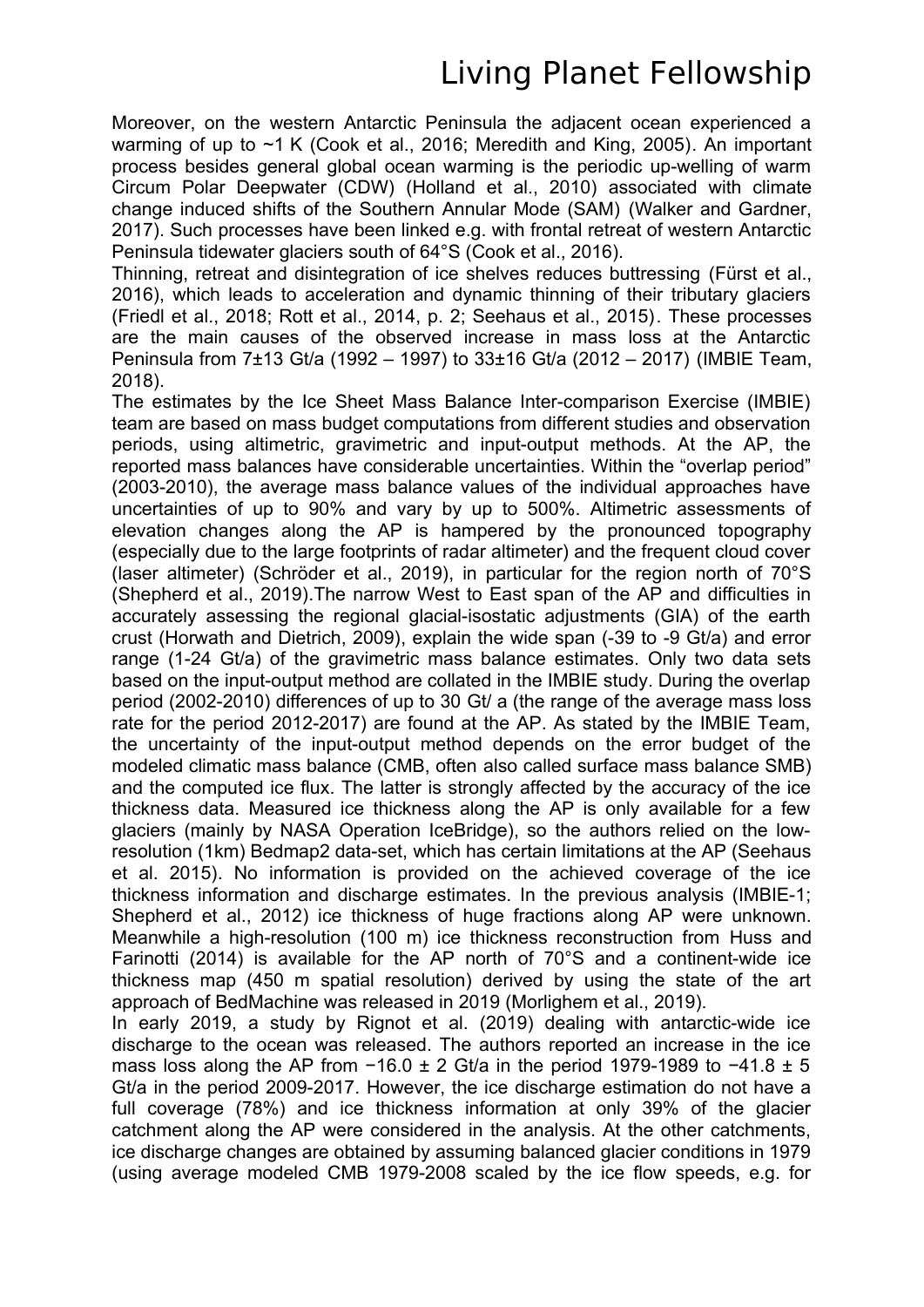Western Graham Land). For several glaciers along the AP, this assumption is certainly reasonable. However, the changes in the climatic conditions in the previous century led already to cryospheric changes before 1979. Cook et al. (2005) and Cook and Vaughan (2010) reported significant glacier and ice shelf recession for the period before 1979. Thus, it is quite likely that several glaciers were not in balanced condition in 1979. Information on the ice flow before 1979 is not available to proof this hypothesis, but Rignot et al. (2019) reported for example for Western Graham Land increasing ice discharge in the years past 1979 indicating unbalanced glacier conditions. Therefore, an ice discharge analysis based on ice thickness information will be favorable.

Besides the analysis of Rignot et al. (2019), which contributed to the IMBIE analysis in 2018, and the previous IMBIE estimates (Shepherd et al., 2012), information on the temporal changes of the ice discharge are available for some glacier basins along the north eastern AP (mainly Larsen-A/B region) for previous decades (e.g. Rott et al., 2018, 2011; Seehaus et al., 2015). However, for the other large sections along the east coast and nearly all glaciers along the west coast (<70°S, except e.g. the Wordie embayment Friedl et al., 2018; Rignot et al., 2005) no additional ice flux studies using ice thickness measurements or reconstructions exist. Significant glacier retreat (since the 1950s) and increasing glacier surface velocities (1992- 2005) were measured along the west coast (Cook et al., 2005; Pritchard and Vaughan, 2007), whereas, for the north eastern tip of the AP a general decrease of the glacier surface velocities (1992-2014) was found (Seehaus et al., 2018).

Hogg et al. (2017) have identified a correlation between the intrusion of warm circum-polar deep water (CDW) on the continental shelf of the western AP and increased ice discharge in western Palmer Land (south of 70° S. Figure 1). For the glacier north of 70°S, links between up welling of warm CDW, in particular between 64-70°S, and glacier retreat was observed by Cook et al. (2016). The impact of the intrusion of warm CDW on glacier dynamics and ice discharge has not been analyzed so far on regional scales for glaciers north of 70°S. Existing analyses focused on Fleming Glacier and suggest that grounding line retreat and subsequent glacier speed-up was triggered by up welling of CDW (Friedl et al., 2018; Walker and Gardner, 2017).

Thus, a profound analysis of the spatial and temporal analysis of the ice discharge of the AP glaciers north of 70°S and correlation with oceanic and atmospheric parameter will provide enhance information on the glaciological processes and ice mass changes.

No geodetic mass balance estimate, using differentiating of digital elevation models (DEM), exist so far that cover large regions, like the antarctic drainage basins defined by Rignot et al. (2011) or Zwally et al. (2012). The most extended geodetic mass balance analysis at the AP is based on DEMs obtained from ASTER and SPOT5 optical data, supported ICESat-1 altimeter measurements, partially covering areas north of 66°S primarily in the period 2003-2008 (Scambos et al., 2014). Various analysis of the large Patagonian ice fields (Abdel Jaber et al., 2019; Malz et al., 2018) and mountain range to continental scale studies of mountain glaciers (Braun et al., 2019; Brun et al., 2017; Dussaillant et al., 2019; Seehaus et al., 2019) demonstrated the potential and accuracy of this method. However, geodetic approaches based on optical satellite data, like ASTER, are less suitable at the AP due to limited coverage caused by the frequent cloud cover (see Dussaillant et al., 2019). Thus, geodetic measurements using interferometric SAR data, like TanDEM-X (e.g. Malz et al., 2018; Seehaus et al., 2019) are more suitable. Along the AP, the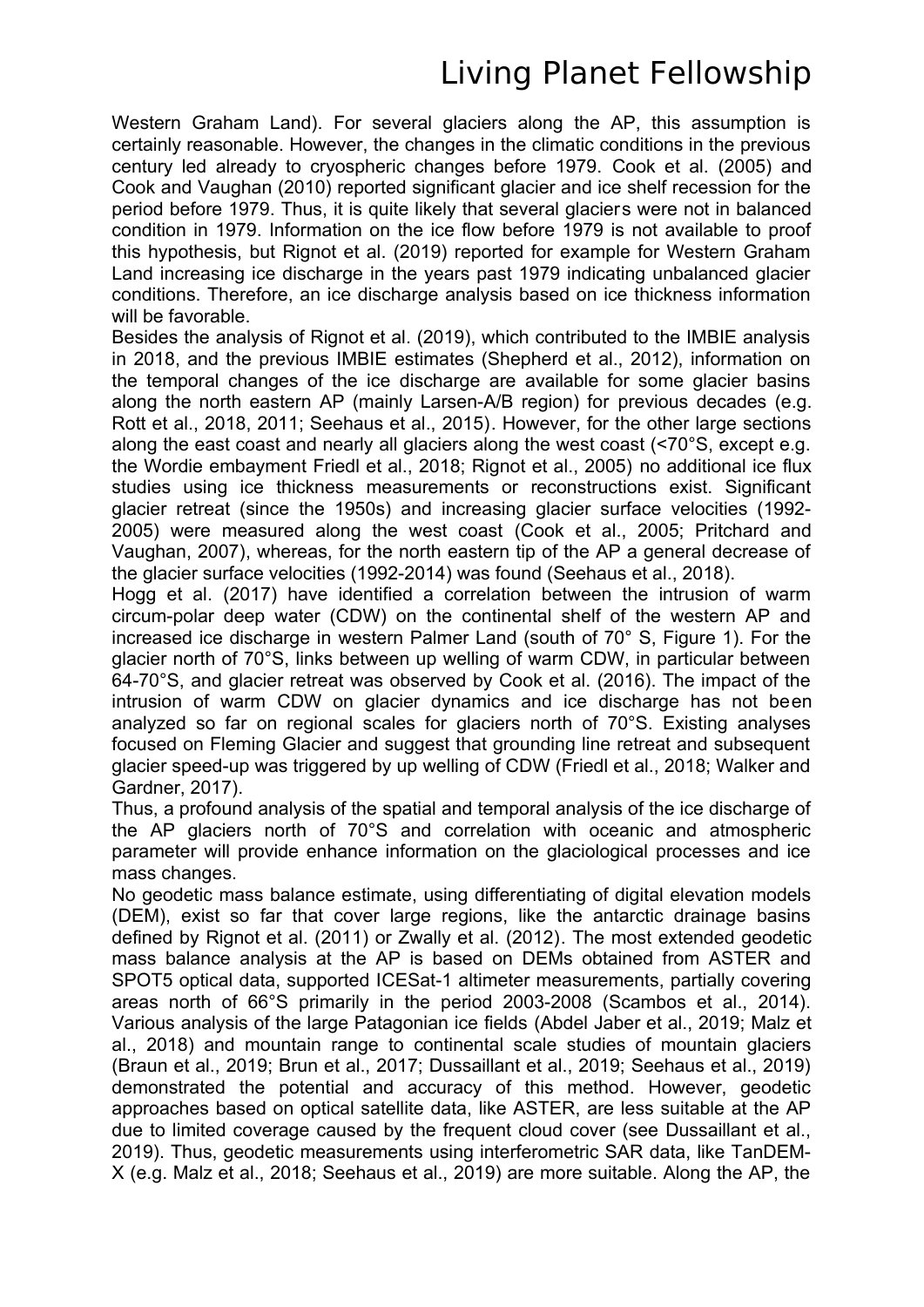bistatic SAR satellite mission TanDEM-X has been acquiring data since 2011. Several "Super Test Sites" (Figure 2), where data is acquired nearly monthly, are defined along the AP. Additionally; several complete coverages of the AP were acquired for the "global DEM" and "change DEM" missions of TanDEM-X. The feasibility of obtaining geodetic mass balances at the AP were shown on glacier catchment scales by the PI (Seehaus et al., 2019, 2015) and on multi-glacier scales by Rott et al. (2018, 2014)

Such a large-scale analysis of area-wide geodetic mass balance measurements using TanDEM-X data would allow an unprecedented detailed and precise analysis of the spatial and temporal changes of the AP glacier mass balances. It would be highly complementary to the altimetry studies using ICESat-1/2 or CryoSat-2 and gravimetric measurements using GRACE or GRACE-FO, which have certain limitations in this region

#### 3.2 Methods

*WP1:* First of all, the TanDEM-X archive of DLR was scanned, in order to obtain full coverage of the AP by bistatic CoSSC TanDEM-X stripmap data for certain periods. For austral winters 2013, 2014 and 2017, nearly complete coverages of the study area exists and all the needed data sets were ordered from DLR. Therefore, the PI could rely on existing data proposals to obtain the data free of charge. Subsequently, the ordered data sets were unzipped, renamed and coveted to GAMMA format.

To carry out the proposed differential interferometric processing of the TanDEM-X imagery a reference elevation model in needed. The enhanced ASTER DEM of the AP (Cook et al. 2012) serves as a reference elevation model for the differential InSAR processing and for geocoding of the SAR datasets on the AP. The ASTER DEM has an initial spatial resolution of 100 m. Previous studies (e.g. Braun et al. 2019, Seehaus et al. 2020) revealed that processing the TanDEM-X to DEMs with spatial resolution of 30m (10 m is the maximum meaningful resolution) is a good trade off between spatial resolution, noise reduction and date handling. Thus, the ASTER DEM was resampled to 30 m spatial resolution and converted to GAMMA format. Note: Quite recently, a publication regarding a more recent reference elevation model of the AP was released (Dong et al., 2021), but the data sets itself is still not available due to licence issues (personal communication with authors). Once the data set is available it will be evaluated regarding its performance in comparison to the enhanced ASTER DEM.

The TanDEM-X DEM processor at FAU was used to generate DEMs from the ordered TanDEM-X imagery. The processor is highly automated and its processing steps are briefly described in the following

- 1. The individual TanDEM-X scene are sorted based on the orbit and strip numbers as well as acquisition dates.
- 2. Along track images sequences from the same satellite overpass (same orbit and date) are getting concentrated to obtain continues raw SAR imagery strips. This step strongly reduces the mosaicing effort of the final DEMs
- 3. Based on the orbit information of the satellites a SAR intensity imagery is simulated by means or the reference DEM. Using the simulated SAR intensity imagery and the original TanDEM-X intensity information a horizontal coregistration of the TanDEM-X data to the reference DEM is carried out. This information will be used to tune the final geocoding of the results (step 8).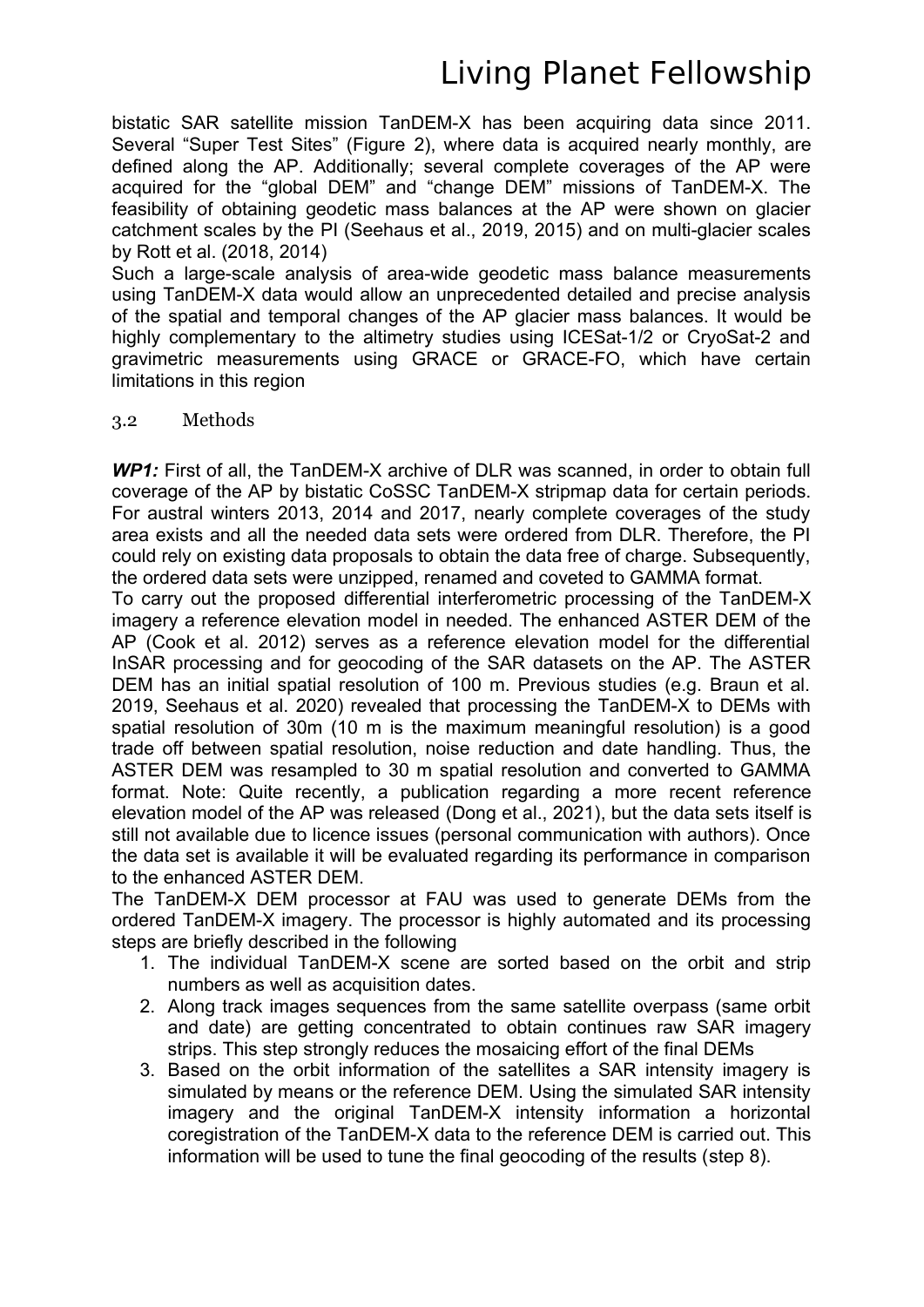- 4. A differential interferogram is generated using the TanDEM-X SAR imagery and the reference DEM. Subsequently the differential interferogram is filtered using adaptive spectral filtering.
- 5. The filtered differential interferogram is unwrapped using both, the "minimum cost flow" and "branch-cut" algorithm. Note: The best results will be manually selected later in the post-processing (see further down).
- 6. In order to convert the unwrapped differential interferogram to differential heights the phase-to-height sensitivity information is needed. It is estimated by subtracting a simulated interferogram of the reference DEM and another simulated interferogram of the reference DEM elevated by 100 m.
- 7. The differential heights are combined with the height information from the reference DEM to obtain total height information.
- 8. The SAR processing was carried out in slant-range geometry. Thus, the total height information is finally orthorectified and geocoded using the reference DEM and the coregistration information (see step 3) to obtain DEMs in ground-range geometry.

The resulting TanDEM-X DEMs are still subjected by vertical and horizontal shifts as well as tilts. Therefore, the multistep TanDEM-X coregistration routine of FAU was applied to refine the alignment of the DEMs ("post-processing"). Besides a reference DEM, information on stable and unstable areas is needed. In order to define stable areas on the AP, the rock outcrop masks from the Antarctic Digital Database (ADD 6.0) were applied. Moreover, glacier areas were masked out using the glacier catchment informations from ADD. Base on these auxiliary data the relevant raster masks were generated for the post-processing routine which is briefly described in the following:

- 1. Stable areas of the TanDEM-X DEMs are selected an elevation difference to the reference DEM are computed.
- 2. Based on the elevation residuals on stable areas a 2-dimensional linear fit model is computed and applied to the TanDEM-X DEMs
- 3. The horizontal shifts of the TanDEM-X DEMs are further reduced by using the 3-dimensional coregistration approach from Nuth and Kääb (2011). The approached is iteratively applied to increase the quality of the coregistration step by step.
- 4. Still remaining tilts and vertical offsets of the TanDEM-X DEMs are removed by repeating the 2-dimensional linear fitting based on remaining elevation residual on stable areas.
- 5. Finally, the individual DEMs are mosaicked and a data layer containing the precise date information of each pixel of the final DEM mosaic is generated.

This post-processing routine was initially designed for studies of mountain glaciers and ice caps. Regions where sufficient stable areas (ice free areas) are available for the coregistration relative to the reference DEMs. However, at the AP the amount of ice free areas is very limited (as already stated in the description of WP1). As expected, the quality of the results obtained using the initial post-processing approach was not satisfying. In order to increase the mount of areas useable for the tilt removal (steps 2 and 4), sea ice covered areas were included in the analysis. Since only austral winter imagery was used, the ocean surrounding the AP was mostly covered by sea ice. To identify ocean areas without sea ice coverage, the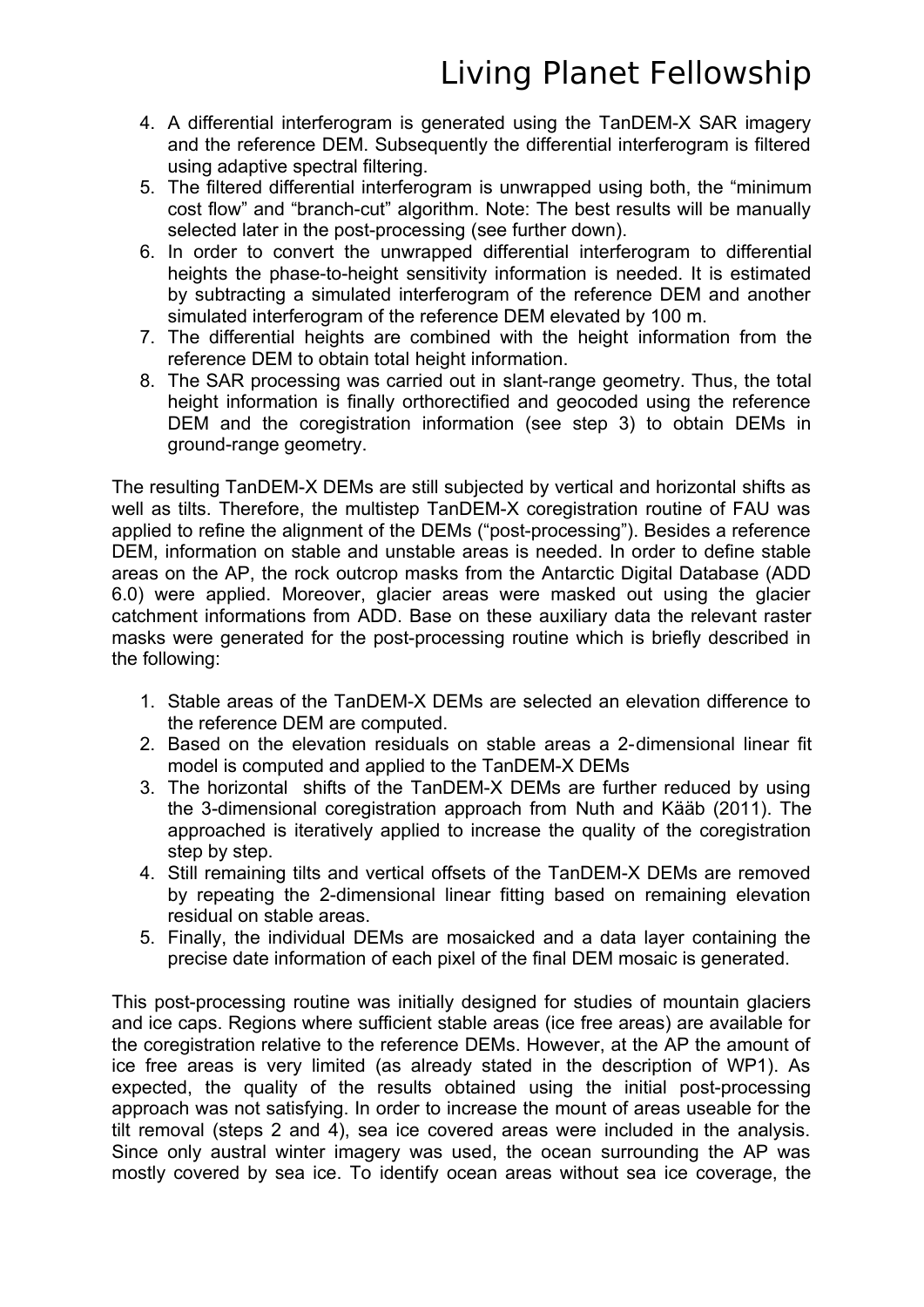SAR coherence information of the TanDEM-X imagery was applied, since the coherence on water surfaces is generally quite low. An threshold of 0.9 was applied to define sea ice covered areas. Additionally, open water section between sea ice areas along the coastline and sea ice further away caused problems during the phase unwrapping of the differential interferograms, leading to elevation offsets on the disconnected sea ice areas. These areas were manually masked out. In order to compensated for elevation differences on the sea ice covered areas caused by different ocean tide levels, the CATS2008 tidal model (Padman et al., 2002) was applied to obtain information on the tide level during the TanDEM-X acquisition. Therefore, the python-based tidal prediction (pyTMD) software that reads OTIS, GOT and FES formatted tidal solutions for calculating ocean and load tides was applied to the CATS2008 tidal simulations database and included in the postprocessing routine to obtain tidal information on sea ice areas of the respective TDX DEMs. Information on the sea-ice thickness was checked using meereisportal.de. However, the data availability, in particular next to the west coast of the AP, was strongly limited since no data was available for many sections. Considering also that the free board of the sea ice is just a small fraction of the actual sea ice thickness, a correction for variations in the sea ice thickness was neglected on the sea ice areas used for the DEM coregistration.

Along wide sections of the east coast of the AP, the coastline is seamed by the Larsen-C and SCAR inlet ice shelves. Consequently, no vertical referencing on sea ice areas is possible and the ice shelf areas were used as vertical reference. In contrast to sea ice, ice shelves can have considerable free board of  $10<sup>th</sup>$  of meters. To account for this issues, surface elevation measurements on the ice shelves from the Radar altimeter Cryosat-2 and the Laser altimeter ICESat-2 were applied. The measurements from both instruments were processed and provided by Dr. Veit Helm, Alfred-Wegener-Institut Bremerhaven Germany. Point clouds of the altimeter measurements from the respective observation periods were used for the respective TanDEM-X coverages to obtain information on the ice shelf free board height. Similar to the corrections on sea ice areas, a tidal correction was applied to account for the different tide levels during the TanDEM-X acquisitions. By including both, the sea ice covered areas and ice shelf areas, the amount of area used for the vertical bias correction was strongly increased in order obtain good quality results.

The correction of horizontal shifts (step 3) was also strongly subjected by the limited amount of ice free areas on the AP. Consequently, the areas used for the correction of the horizontal shifts were extended by also including ice covered areas. The applied algorithm from Nuth and Kääb (2011) correlates elevation residuals with the respective aspect of the slopes to estimate the horizontal displacement between two DEMs. The PI is a ware, that ice covered areas are subjected by elevation changes due to ice losses, however along the AP mainly the glacier tongues of the outlet glaciers are affected by significant surface lowering. Thus, these strongly changing areas were masked out to define the areas used for the correction of the horizontal shifts. The algorithm by Nuth and Kääb (2011) corrects also for horizontal offsets. However, horizontal biases introduced by including also ice covered areas,which are subjected by small or moderate surface elevation change rates, are removed by the subsequent processing step 4, which uses sea ice areas and stable ground for vertical displacement corrections (see above).

The existing post-processing routine from FAU was upgraded by implementing the additional corrections needed for the processing of TanDEM-X DEMs on the AP. Therefore, several test runs were performed in order to fine tune the different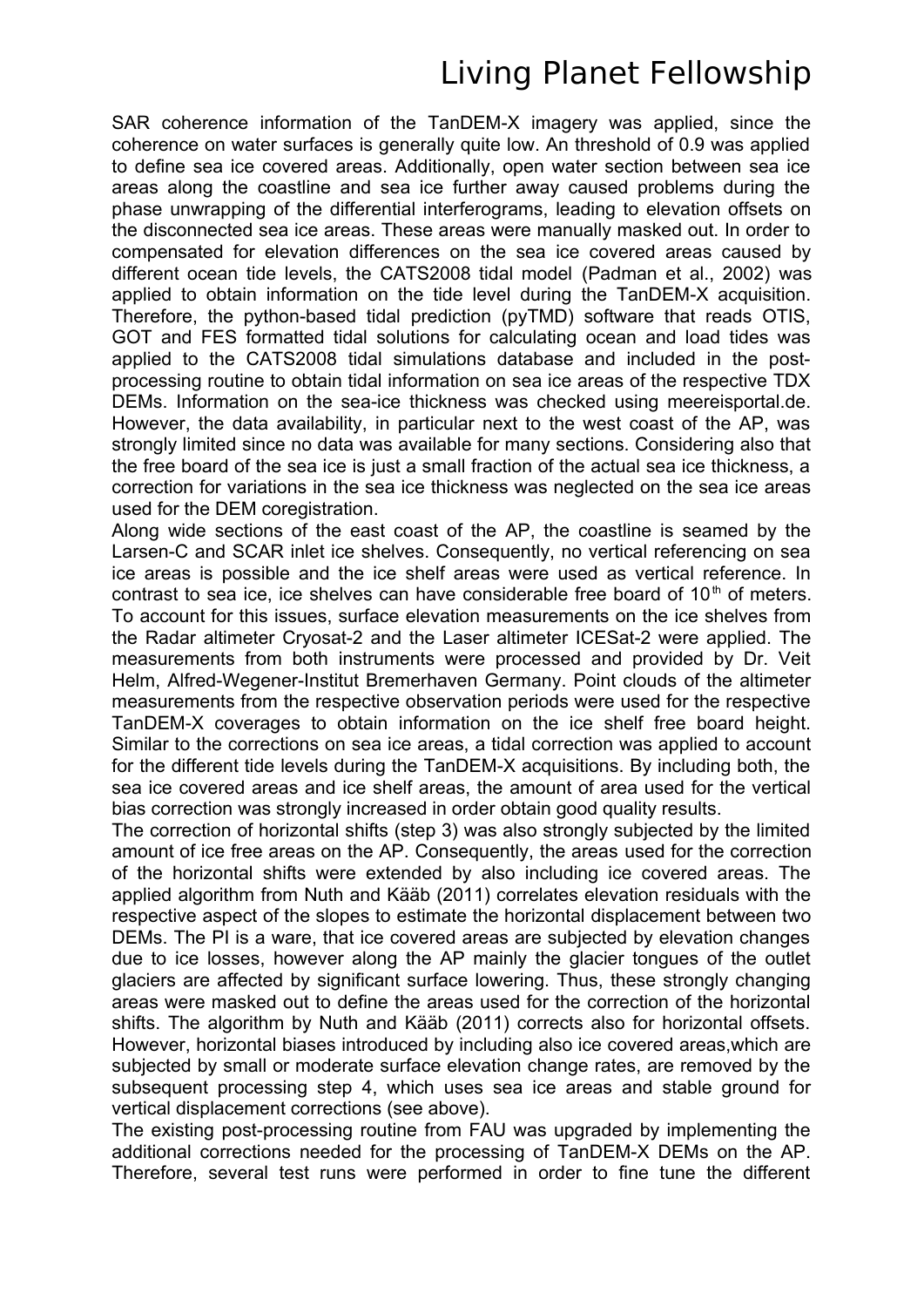parameters and masking options. Additionally, significant elevation offsets in the resulting TanDEM-X DEMs caused by phase unwrapping errors, were manually identified by subtracting the TanDEM-X DEMs from the reference DEM in an iterative process. Finally, the TanDEM-X DEMs were mosaicked to obtain nearly full coverages of the study site for the respective observation periods.

The resulting DEM mosaics are differentiated to generate surface elevation change maps. By integrating the surface elevation changes throughout the glacier surfaces ice volume changes are computed for the AP. In the next project steps the volume changes will be converted to mass changes using different volume-to-mass conversion scenarios and estimates of the volume and mass changes will be computed on different scales (glacier basins, major basins) to analyse the spatial variability.

In order to prepare data for the proposed correlation of glacier change information with oceanic parameters, information of available data sets on ocean temperatures were gathered and compared. Based on the spatial resolution and the data periods the EN4 subsurface temperature and salinity for the global oceans data set (Good et al., 2013) and Southern Ocean State Estimation (SOSE) database (Mazloff et al., 2010) were selected. The EN4 data set provides monthly information on 1° spatial resolution for the period 1900-2019. The SOSE database has a much higher spatial resolution of 1/6° but provides only data for the period 2008-2019. The data of both data sets was downloaded and cropped to the spatial extend of the study region. The ocean temperature values for the different depth layers were extracted and yearly mean values were computed for each cell. Subsequently, anomalies of the yearly mean values to the long-term average temperature are generated for each cell. Maps of the yearly mean values and anomalies are plotted for the different depth layers. To better illustrate the temporal evolution of the ocean temperature throughout the different depth layers, the temperature anomalies are plotted against the date and depth for each x-y model location along the coast line of the AP (see Results Section). Such an illustration is more intuitive and will be beneficial for the interpretation and correlation of the ocean data with the glacier change information at a later stage of the project.

In order to analyse the temporal changes in ice dynamics along the AP (WP2), the project can rely on a huge data base of already existing ice velocity fields derived from various SAR sensors by the PI at FAU. Since new SAR imagery is steadily acquired, the existing data base needed to be updated. Therefore, the archive of DLR was scanned for additional TerraSAR-X and TanDEM-X imagery which has a suitable orbit configuration and temporal base line for the generation of glacier flow fields. The existing automated routine at FAU is applied to derive glacier surface velocities by means of SAR feature tracking from the ordered imagery. The processing routine is briefly described in the following:

- 1. Unzipping, renaming and conversion of the data to GAMMA formation
- 2. Sorting of the imagery by acquisition orbits and date
- 3. Concatenation of scenes from the same orbit and date in along-track directions
- 4. Automated selection of suitable image pairs base on temporal base line thresholds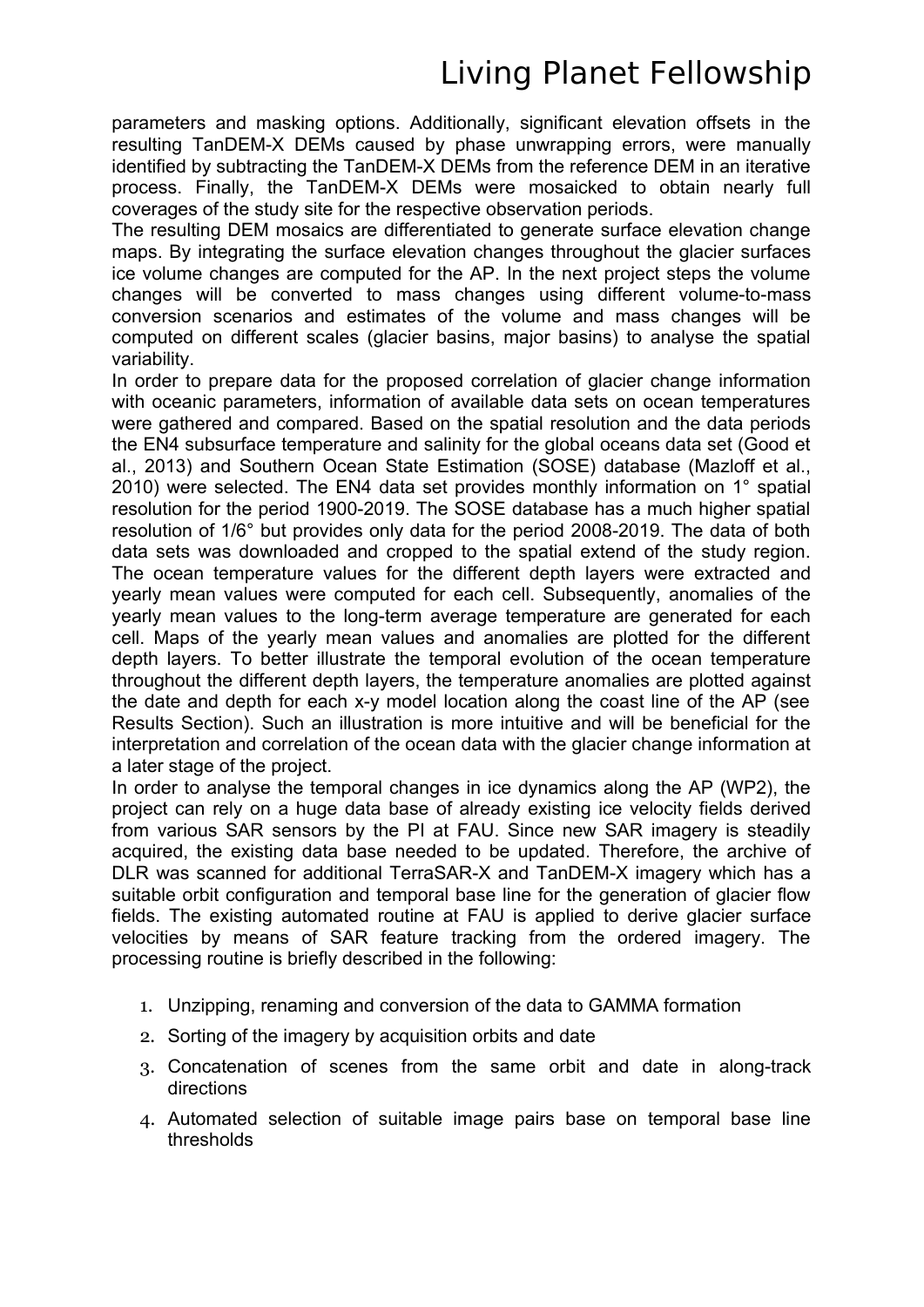- 5. Iterative coregistration process of the selected image pairs using different parameter sets and automated selection of the best result. Unstable areas like fast flowing glacier tongues and ocean areas are masked out during the coregistration.
- 6. Intensity feature tracking using different search window sizes, in order to obtain best results for different velocity zones and temporal base lines, and computation of flow velocities by means of the temporal base line information.
- 7. Geocoding and orthorectification of the results and correction of displacement measurements in range direction by means of the local incidence angle using the enhance ASTER DEM as reference.
- 8. Filtering of the velocity fields by means of an iterative approach considering the velocity magnitude and direction of surrounding pixels (Burgess et al., 2012)
- 9. Stacking of velocity field derived by using different search window sizes in order to obtain high spatial coverage throughout the different velocity zones (see Seehaus et al., 2018).

The processing of most of the TanDEM-X and TerraSAR-X imagery is already finished, and the rest will be ready soon. Moreover, a test dataset of Sentinel 1 imagery was processed using the automated surface velocity processor for Sentinel-1 imagery at FAU.

Additionally, flux gates for the computation of ice discharge and temporal changes of glacier dynamics were defined for the outlet glaciers along the coastline of the study area.

#### **3.3 Data**

- ~600 TDX CoSSC acquisitions provided by DLR based on granted data proposals
- The enhanced ASTER digital elevation model of the AP (from https://nsidc.org/data/nsidc-0516)
- Glacier catchment delineations and rock outcrop masks were gathered from the Antarctic Digital Database (https://www.add.scar.org/)
- Regional drainage basin definitions (www.imbie.org/)
- The Circum-Antarctic Tidal Simulation CATS2008 (ftp://ftp.esr.org/pub/datasets/tmd/CATS2008.zip)
- ICESat-2 monthly point clouds of surface elevations (provided by Dr. V. Helm, AWI Bremerhaven)
- CryoSat-2 monthly point clouds of surface elevations (provided by Dr. V. Helm, AWI Bremerhaven)
- EN4 subsurface temperature and salinity for the global oceans data set (Good et al., 2013, available at: https://www.metoffice.gov.uk/hadobs/en4/)
- Southern Ocean State Estimation (SOSE) database (Mazloff et al., 2010, available at: http://sose.ucsd.edu/sose\_stateestimation\_data.html)

#### **3.4 Results**

Nearly complete coverages of the study area by elevation information from TanDEM-X data is obtained for austral winters 2013, 2014 and 2017. A partial coverage is currently generated for 2020, however more imagery from this period is currently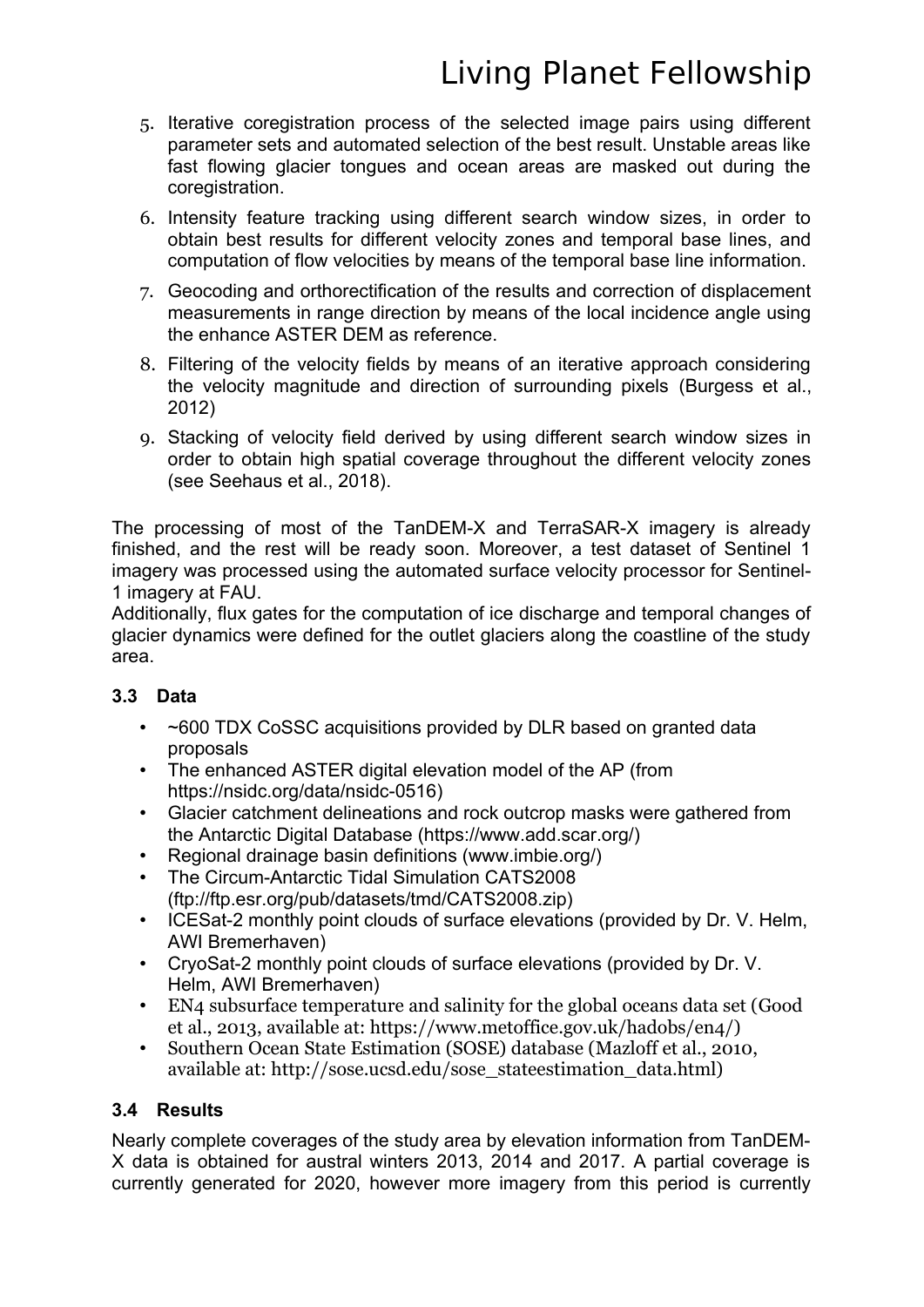released step by step from DLR and will be implemented to enhance the coverage. Additionally the coverage in 2021 will be integrated in the analysis (see Conclusions Section). For the years 2013 and 2017, the post-processing of the TanDEM-X DEMs is nearly finished, and preliminary DEM mosaics and elevation change maps are generated (see Figure 2). Some areas of the DEM mosaics are still affected by phase jumps and inacurate referencing of individual DEM tiles, as indicated by the green polygons in Figure 2. Consequently, further refine ment and adaptaion of the different mask layers and tile selection is needed in order to remove those issues.



*Figure 2: Elevation changes between 2013 and 2017. Left panel: Northern tip of the AP; Right panel: Larsen-B embayments Green polygons: Areas affected by phase jumps or imprecise DEM referencing*

The analysis of the ocean temperature database indicates positive temperature anomalies for the deeper sections of the water column in particular next to the Southwestern coast of the AP. These findings are in line with previous analysis and suggestions (Cook et al., 2016; Friedl et al., 2018; Walker and Gardner, 2017) and support the thesis that the upwelling of CDW increases frontal and basal ablation rates and thus leads to increased glacier mass losses. Figure [3](#page-14-0) illustrates exemplarily the temporal evolution of the water column temperature for one pixel of the EN4 data set on the south-western coast of the AP. Within the further project runtime the revealed glacier change information will be correlated with the oceanic information in order to facilitate the identification of driving factors of the glacier changes.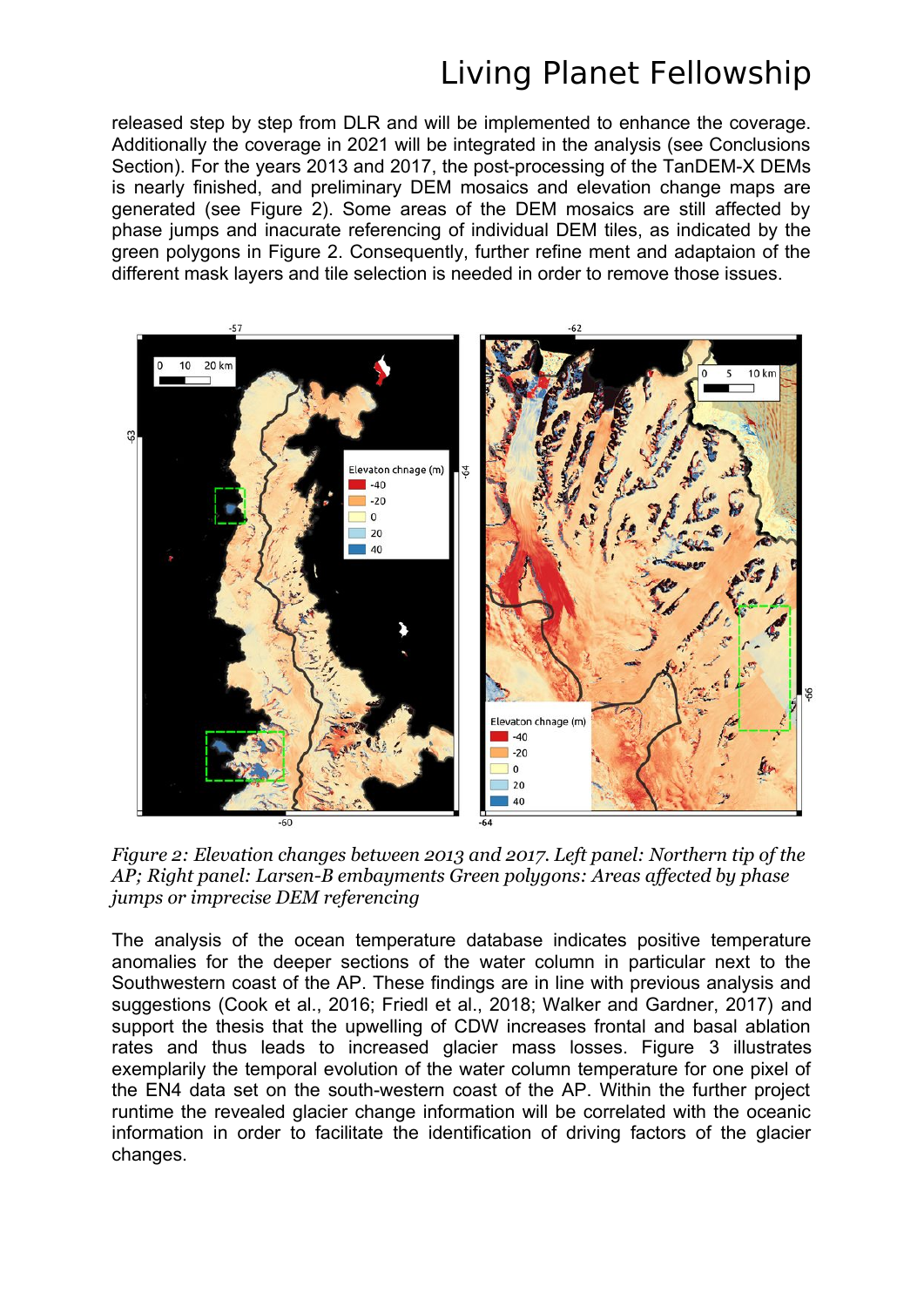

<span id="page-14-0"></span>*Figure 3: Temperature anomalies through out the water column at 295° Longitude and -66° Latitude obtained from the EN4 data set for the period 1985-2020.*

The updating of the glacier surface velocity fields data base at FAU is nearly finished. A huge amount of additional TanDEM-X and TerraSAR-X imagery was processed. Additionally, the first processing test using Sentinel-1 data were carried out. Figure [4](#page-14-1) illustrates a surface velocity mosaic of the southern Section of the study area derived form Sentinel-1 imagery from 2017.

<span id="page-14-1"></span>

*Figure 4: Mosaic of surface velocities for the southern section of the study area (Larsen-C embayment) derived from Sentinel-1 imagery in 2017.*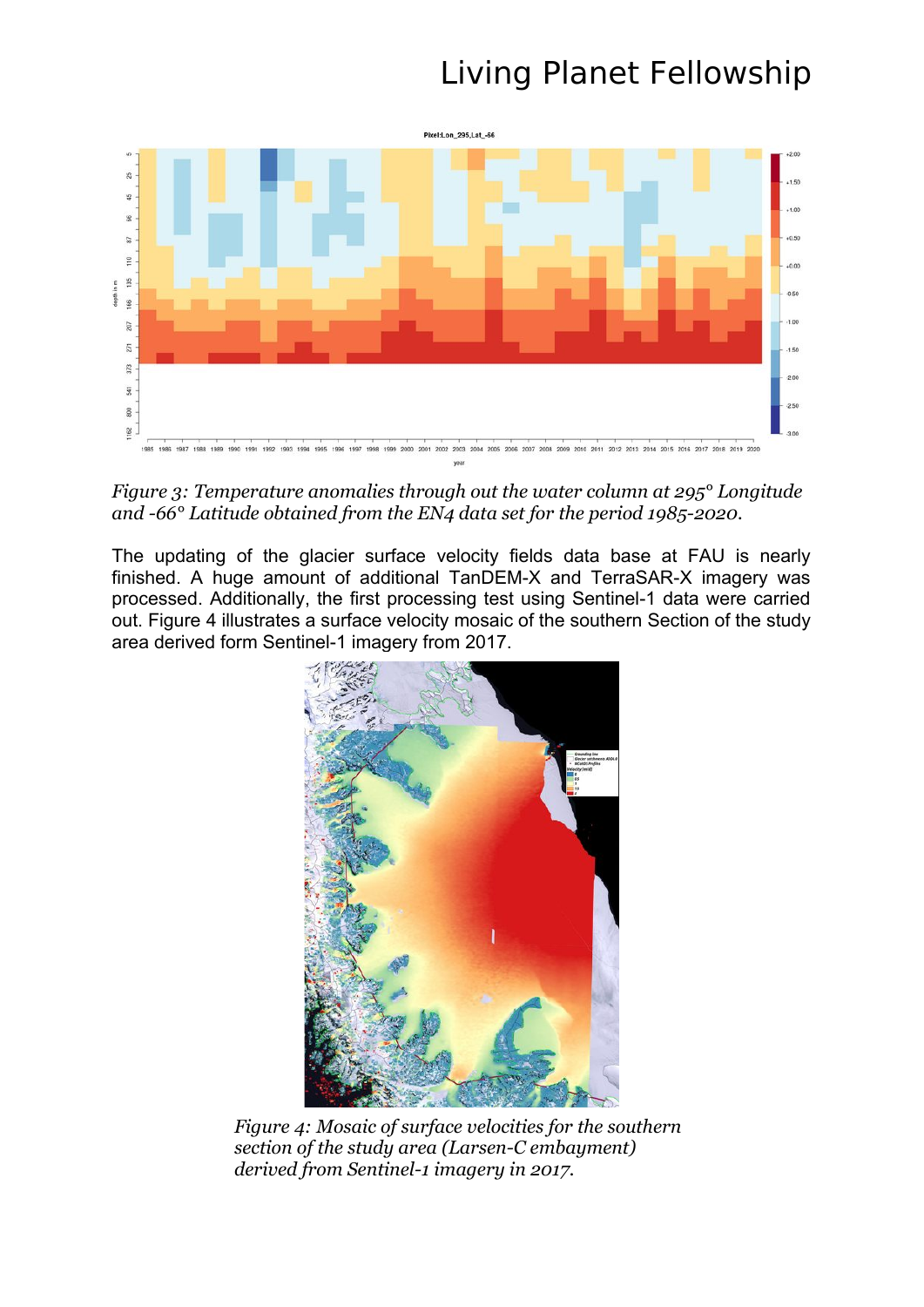### **4 CONCLUSIONS**

#### **Conclusions of experiments and lessons learned:**

As expected, the very limited amount of ice free areas on the AP hampered a good quality coregistration of the TanDEM-X DEMs using the initial referencing algorithm existing at FAU. Consequently, the proposed extension of the areas used for the referencing was needed. The inclusion of sea ice covered areas strongly enhance the quality of the results. However, the ice shelves along the east coast limited the amount of usable sea ice covered areas. Therefore, the ice shelve covered areas of the TanDEM-X DEMs needed to be included. A novel referencing approach using altimeter measurements and tidal model output was developed. Finally, a good quality vertical referencing was obtained by means of the enhance approach.

Overall, the generation and referencing of DEMs on the AP is a challenging task, which needs a lot of manual refinement (e.g. definition of masks to remove unreliable areas at different processing steps) and repetition of certain processing step to obtain good quality results.

However, the obtained preliminary results for the observation period 2013-2017 provide a spatially detailed information on the glacier surface elevation changes. Besides from the usages for glacier mass balance analysis, such information will be highly beneficial for further analysis e.g. enhanced ice thickness reconstructions on the AP.

#### **Workplan:**

According to the proposed work schedule and tasks (see Section Objective and Workplan), it is aimed to continue the work on the respective work packages. In the following a brief summary of the proposed tasks is provided.

**WP1:** The existing DEM mosaics from 2013 and 2017 will be further refined in order to remove still remaining issues due to phase jumps and inaccurate referenced DEM tiles. Similar to the TanDEM-X coverage from 2013 and 2017, the data from 2014 and 2020 will be further processed to obtain mosaics of DEMs on the AP for the respective periods.

Using the obtained DEMs the glacier volume and mass changes will be computed for the different periods. Since, the coverages have certain voids, in particular for 2020, a suitable void filling approach will be applied considering the findings revealed by Seehaus et al. (2020b).

Additionally a rigorous error assessment will be carried out to estimate the uncertainties of the glacier volume and mass changes. Therefore, the error caused by offsets between the different DEMs will be evaluated by measuring the residual between the DEMs on stable ice free areas. Since, the precision of DEMs is slope dependent (Toutin, 2002), averages of the residuals will be computed for different surface slope bins of the stable areas and the uncertainty on glacier areas will be computed by weighting these values by the surface slopes on the glacier areas (e.g. Braun et al., 2019; Seehaus et al., 2020a). No correction of difference in the SAR signal penetration is needed when comparing TanDEM-X data from the same seasons on the AP, as suggested by Rott et al. (2018). In order to prove the hypothesis by Rott et al. 2018, the glacier elevation information obtained from TanDEM-X data will be compared with measurements from ICESat-2. Depending on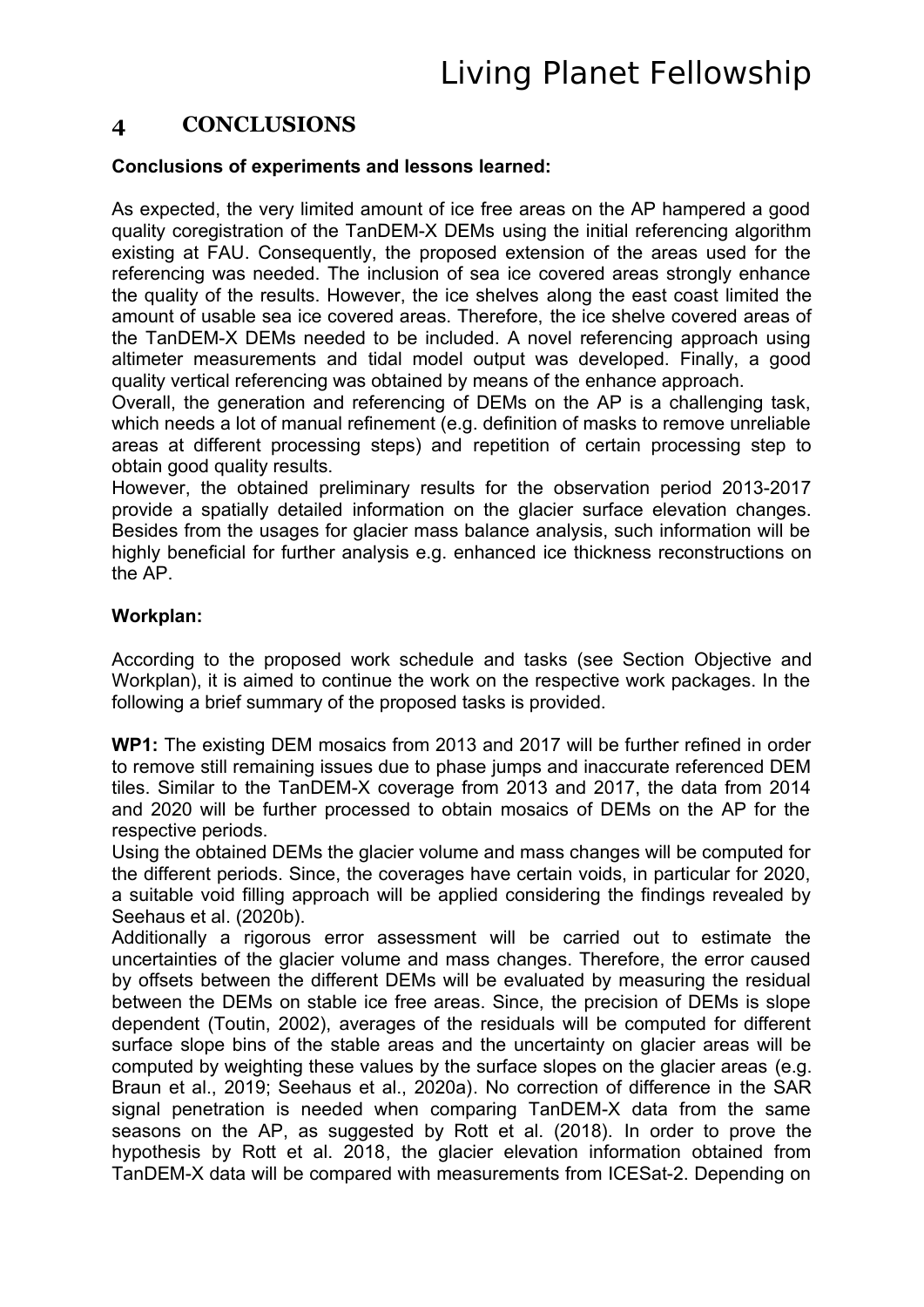the results a certain error contribution will be included in the error assessment of the glacier volume and mass changes.

The obtained information on glacier mass changes will be correlated with oceanic and CMB data sets to infer drivers of the revealed changes. The prepossessing of the oceanic data is mostly finished. CMB data will be used form the MAR model (data already provided by Dr. Christian Kittel). Similar to the oceanic data, long-term trends and anomalies of the CMB data will be generated. Finally all finding will be summarized in manuscript and submitted to a peer-reviewed scientific journal.

Within the last 2 years record braking positive air temperature were measured at stations on the AP. Moreover, a recent study suggest that the hiatus of the warming trend on the AP since the early 2000s ended around 2015 (Carrasco et al., 2021). Consequently, higher ice loss rates are expected for the most recent years.

A complete coverage by TanDEM-X data of the AP was targeted by DLR for austral winter 2021. The data should be soon available via the archive. It is aimed to apply the similar processing as for the other TanDEM-X data in order to temporally expand the study period, even though it was not initially proposed in the project proposal. By including the coverage 2021 a multi-temporal analysis will be facilitated in order to analyse temporal changes of glacier mass balances. Such information will provide valuable insights on the ongoing glacier change processes, in particular in the light of the currently increasing air temperatures on the AP.

**WP2:** The processing of velocity fields based on the TerraSAR-X and TanDEM-X will be finished soon. Additionally, all available Sentinel-1 data on the AP will be also exploited. Therefore, the PI will use the automated processing pipeline which was developed with in the RETREAT project at FAU to generate glacier velocity fields by means of Sentinel-1 data for all major glacier regions outside the polar ice sheets (Friedl et al., 2021, [http://retreat.geographie.uni-erlangen.de](http://retreat.geographie.uni-erlangen.de/)). The final database will comprise glacier surface velocity fields throughout the AP back to the 1990s allowing a long-term analysis of the glacier flow and discharge analysis. The glacier velocities will be extracted along defined flux gate positions close to the calving front (grounding line for ice shelf tributaries). In combination with information on the ice thickness from reconstructions, the ice discharge will be computed thorough out the study period. A correction of the ice thickness using the obtained information on glacier surface elevation changes will be included in the analysis. The revealed temporal evolution patterns of the ice flow will be characterized (see Seehaus et al. 2018) and a multivariate statistical analysis (similar to Seehaus et al. 2018) will be applied including information on frontal changes, glacier geometries and oceanic and CMB data.

Additionally, the glacier mass balance will be computed by combining the ice discharge information with CMB data (input-output method) and compared to findings revealed by using the geodetic method (WP1). Major sources of uncertainty for the input-output-method are the ice thickness and CMB information. Such a comparison will allow to identify limitations in the ice thickness and CMB or help to define correction or scaling values as e.g. applied by Huss and Farinotti (2014).

Finally, the obtained results on ice dynamics and ice discharge will be summarized in a manuscript and submitted to a peer-reviewed scientific journal.

#### **5 REFERENCES**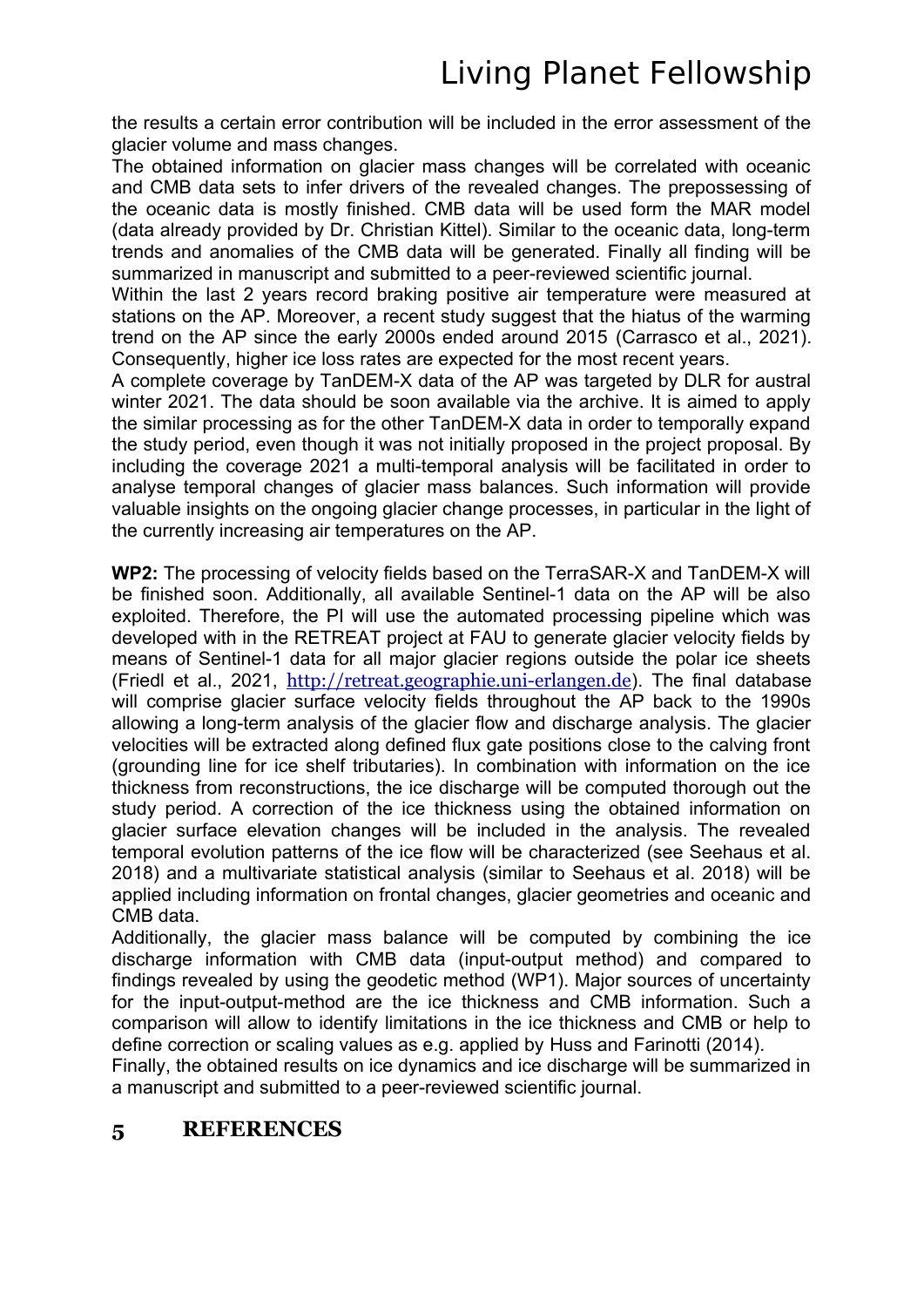- Abdel Jaber, W., Rott, H., Floricioiu, D., Wuite, J., Miranda, N., 2019. Heterogeneous spatial and temporal pattern of surface elevation change and mass balance of the Patagonian ice fields between 2000 and 2016. The Cryosphere 13, 2511– 2535. https://doi.org/10.5194/tc-13-2511-2019
- Braun, M.H., Malz, P., Sommer, C., Farías-Barahona, D., Sauter, T., Casassa, G., Soruco, A., Skvarca, P., Seehaus, T.C., 2019. Constraining glacier elevation and mass changes in South America. Nature Climate Change 1. https://doi.org/10.1038/s41558-018-0375-7
- Brun, F., Berthier, E., Wagnon, P., Kääb, A., Treichler, D., 2017. A spatially resolved estimate of High Mountain Asia glacier mass balances from 2000 to 2016. Nature Geoscience 10, 668. https://doi.org/10.1038/ngeo2999
- Burgess, E.W., Forster, R.R., Larsen, C.F., Braun, M., 2012. Surge dynamics on Bering Glacier, Alaska, in 2008–2011. The Cryosphere 6, 1251–1262. https://doi.org/10.5194/tc-6-1251-2012
- Carrasco, J.F., Bozkurt, D., Cordero, R.R., 2021. A review of the observed air temperature in the Antarctic Peninsula. Did the warming trend come back after the early 21st hiatus? Polar Science, SuperDARN / Studies of Geospace Dynamics - Today and Future 28, 100653. https://doi.org/10.1016/j.polar.2021.100653
- Cook, A.J., Fox, A.J., Vaughan, D.G., Ferrigno, J.G., 2005. Retreating Glacier Fronts on the Antarctic Peninsula over the Past Half-Century. Science 308, 541–544. https://doi.org/10.1126/science.1104235
- Cook, A.J., Holland, P.R., Meredith, M.P., Murray, T., Luckman, A., Vaughan, D.G., 2016. Ocean forcing of glacier retreat in the western Antarctic Peninsula. Science 353, 283–286. https://doi.org/10.1126/science.aae0017
- Cook, A.J., Murray, T., Luckman, A., Vaughan, D.G., Barrand, N.E., 2012. A new 100-m Digital Elevation Model of the Antarctic Peninsula derived from ASTER Global DEM: methods and accuracy assessment. Earth System Science Data 4, 129–142. https://doi.org/10.5194/essd-4-129-2012
- Cook, A.J., Vaughan, D.G., 2010. Overview of areal changes of the ice shelves on the Antarctic Peninsula over the past 50 years. The Cryosphere 4, 77–98. https://doi.org/10.5194/tc-4-77-2010
- Dong, Y., Zhao, J., Floricioiu, D., Krieger, L., Fritz, T., Eineder, M., 2021. Highresolution topography of the Antarctic Peninsula combining the TanDEM-X DEM and Reference Elevation Model of Antarctica (REMA) mosaic. The Cryosphere 15, 4421–4443. https://doi.org/10.5194/tc-15-4421-2021
- Dussaillant, I., Berthier, E., Brun, F., Masiokas, M., Hugonnet, R., Favier, V., Rabatel, A., Pitte, P., Ruiz, L., 2019. Two decades of glacier mass loss along the Andes. Nat. Geosci. 1–7. https://doi.org/10.1038/s41561-019-0432-5
- Eineder, M., Jaber, W.A., Floricioiu, D., Rott, H., Yague-Martinez, N., 2011. Glacier flow and topography measurements with TerraSar-X and TanDEM-X, in: Geoscience and Remote Sensing Symposium (IGARSS), 2011 IEEE International. Presented at the Geoscience and Remote Sensing Symposium (IGARSS), 2011 IEEE International, pp. 3835–3838. https://doi.org/10.1109/IGARSS.2011.6050067
- Friedl, P., Seehaus, T., Braun, M., 2021. Global time series and temporal mosaics of glacier surface velocities derived from Sentinel-1 data. Earth System Science Data 13, 4653–4675. https://doi.org/10.5194/essd-13-4653-2021
- Friedl, P., Seehaus, T.C., Wendt, A., Braun, M.H., Höppner, K., 2018. Recent dynamic changes on Fleming Glacier after the disintegration of Wordie Ice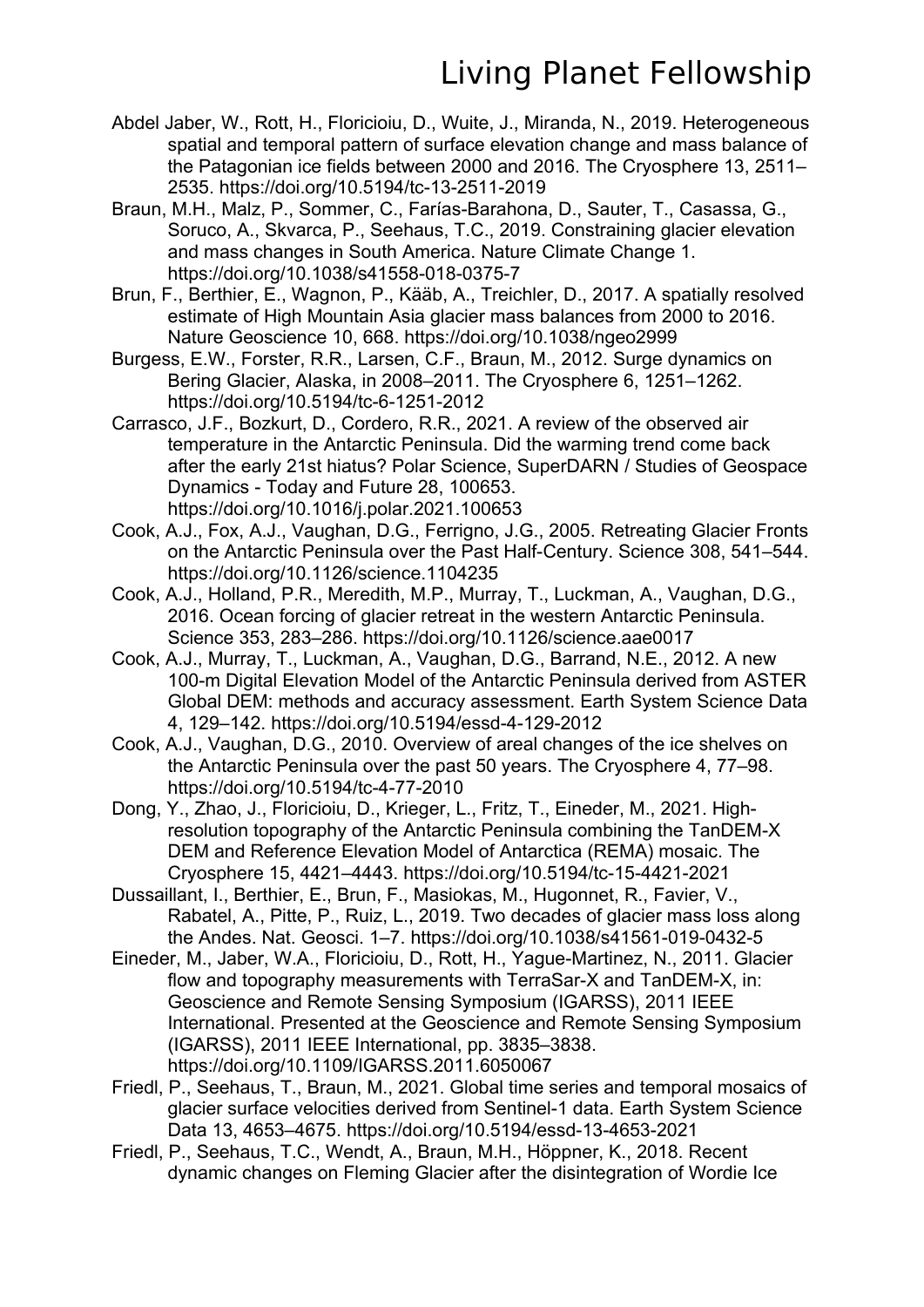Shelf, Antarctic Peninsula. The Cryosphere 12, 1347–1365. https://doi.org/10.5194/tc-12-1347-2018

- Fürst, J.J., Durand, G., Gillet-Chaulet, F., Tavard, L., Rankl, M., Braun, M., Gagliardini, O., 2016. The safety band of Antarctic ice shelves. Nature Clim. Change 6, 479–482. https://doi.org/10.1038/nclimate2912
- Good, S.A., Martin, M.J., Rayner, N.A., 2013. EN4: Quality controlled ocean temperature and salinity profiles and monthly objective analyses with uncertainty estimates. Journal of Geophysical Research: Oceans 118, 6704– 6716. https://doi.org/10.1002/2013JC009067
- Hogg, A.E., Gudmundsson, G.H., 2017. Impacts of the Larsen-C Ice Shelf calving event. Nature Climate Change 7, 540–542. https://doi.org/10.1038/nclimate3359
- Hogg, A.E., Shepherd, A., Cornford, S.L., Briggs, K.H., Gourmelen, N., Graham, J.A., Joughin, I., Mouginot, J., Nagler, T., Payne, A.J., Rignot, E., Wuite, J., 2017. Increased ice flow in Western Palmer Land linked to ocean melting. Geophys. Res. Lett. 2016GL072110. https://doi.org/10.1002/2016GL072110
- Holland, P.R., Brisbourne, A., Corr, H.F.J., McGrath, D., Purdon, K., Paden, J., Fricker, H.A., Paolo, F.S., Fleming, A.H., 2015. Oceanic and atmospheric forcing of Larsen C Ice-Shelf thinning. The Cryosphere 9, 1005–1024. https://doi.org/10.5194/tc-9-1005-2015
- Holland, P.R., Jenkins, A., Holland, D.M., 2010. Ice and ocean processes in the Bellingshausen Sea, Antarctica. J. Geophys. Res. 115, C05020. https://doi.org/10.1029/2008JC005219
- Horwath, M., Dietrich, R., 2009. Signal and error in mass change inferences from GRACE: the case of Antarctica. Geophys J Int 177, 849–864. https://doi.org/10.1111/j.1365-246X.2009.04139.x
- Huss, M., 2013. Density assumptions for converting geodetic glacier volume change to mass change. The Cryosphere 7, 877–887. https://doi.org/10.5194/tc-7- 877-2013
- Huss, M., Farinotti, D., 2014. A high-resolution bedrock map for the Antarctic Peninsula. The Cryosphere 8, 1261–1273. https://doi.org/10.5194/tc-8-1261- 2014
- IMBIE Team, 2018. Mass balance of the Antarctic Ice Sheet from 1992 to 2017. Nature 558, 219. https://doi.org/10.1038/s41586-018-0179-y
- Ivins, E.R., James, T.S., Wahr, J., Schrama, E.J.O., Landerer, F.W., Simon, K.M., 2013. Antarctic contribution to sea level rise observed by GRACE with improved GIA correction. Journal of Geophysical Research: Solid Earth 118, 3126–3141. https://doi.org/10.1002/jgrb.50208
- Kääb, A., Berthier, E., Nuth, C., Gardelle, J., Arnaud, Y., 2012. Contrasting patterns of early twenty-first-century glacier mass change in the Himalayas. Nature 488, 495–498. https://doi.org/10.1038/nature11324
- Malz, P., Meier, W., Casassa, G., Jaña, R., Skvarca, P., Braun, M.H., 2018. Elevation and Mass Changes of the Southern Patagonia Icefield Derived from TanDEM-X and SRTM Data. Remote Sensing 10, 188. https://doi.org/10.3390/rs10020188
- Mazloff, M.R., Heimbach, P., Wunsch, C., 2010. An Eddy-Permitting Southern Ocean State Estimate. American Meteorological Society.
- Meredith, M.P., King, J.C., 2005. Rapid climate change in the ocean west of the Antarctic Peninsula during the second half of the 20th century. Geophys. Res. Lett. 32, L19604. https://doi.org/10.1029/2005GL024042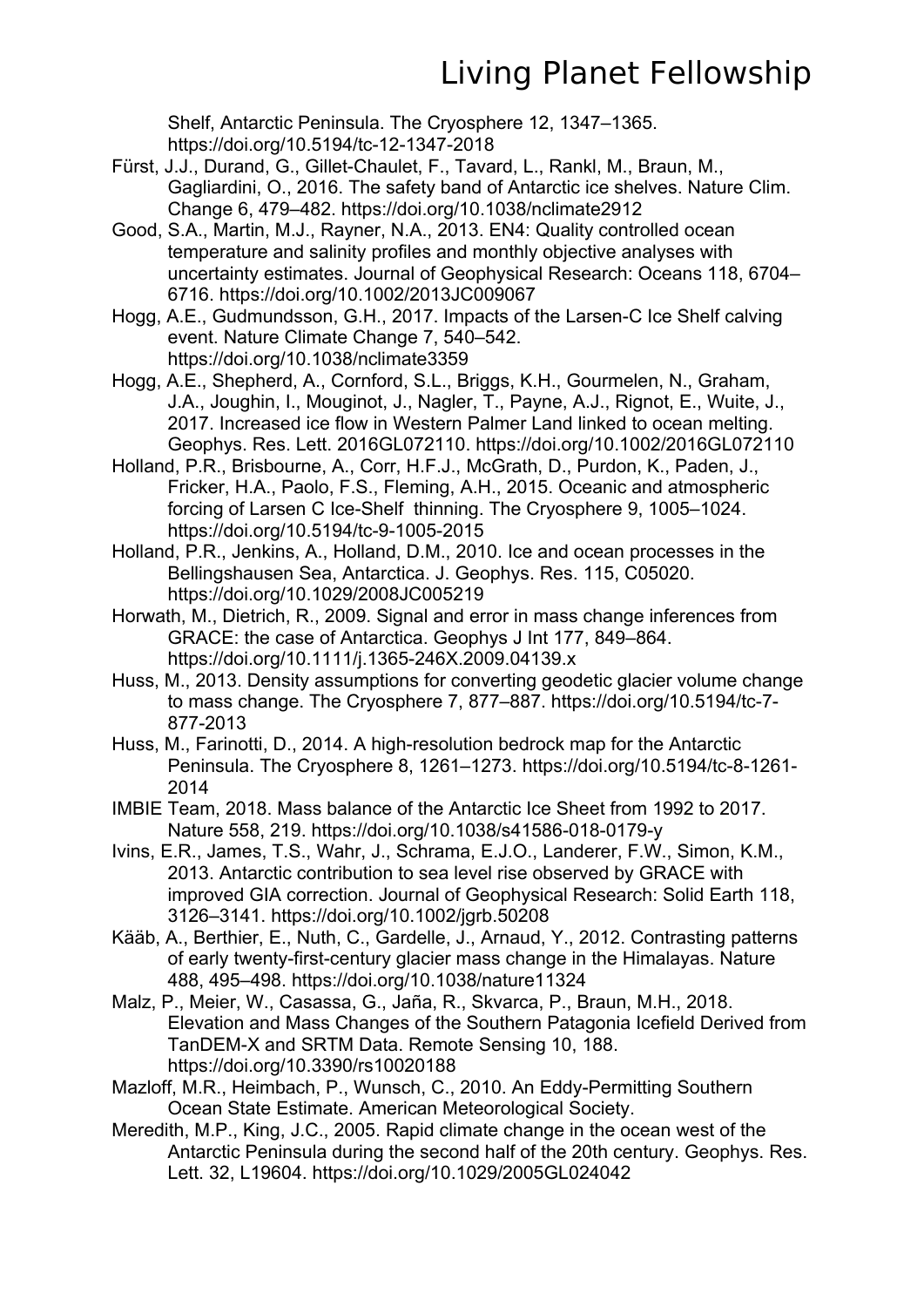- Morlighem, M., Rignot, E., Binder, T., Blankenship, D., Drews, R., Eagles, G., Eisen, O., Ferraccioli, F., Forsberg, R., Fretwell, P., Goel, V., Greenbaum, J.S., Gudmundsson, H., Guo, J., Helm, V., Hofstede, C., Howat, I., Humbert, A., Jokat, W., Karlsson, N.B., Lee, W.S., Matsuoka, K., Millan, R., Mouginot, J., Paden, J., Pattyn, F., Roberts, J., Rosier, S., Ruppel, A., Seroussi, H., Smith, E.C., Steinhage, D., Sun, B., Broeke, M.R. van den, Ommen, T.D. van, Wessem, M. van, Young, D.A., 2019. Deep glacial troughs and stabilizing ridges unveiled beneath the margins of the Antarctic ice sheet. Nat. Geosci. 1–6. https://doi.org/10.1038/s41561-019-0510-8
- Nuth, C., Kääb, A., 2011. Co-registration and bias corrections of satellite elevation data sets for quantifying glacier thickness change. The Cryosphere 5, 271– 290. https://doi.org/10.5194/tc-5-271-2011
- Padman, L., Fricker, H.A., Coleman, R., Howard, S., Erofeeva, L., 2002. A new tide model for the Antarctic ice shelves and seas. Annals of Glaciology 34, 247– 254. https://doi.org/10.3189/172756402781817752
- Pritchard, H.D., Vaughan, D.G., 2007. Widespread acceleration of tidewater glaciers on the Antarctic Peninsula. Journal of Geophysical Research 112. https://doi.org/10.1029/2006JF000597
- Rignot, E., Jacobs, S., Mouginot, J., Scheuchl, B., 2013. Ice-Shelf Melting Around Antarctica. Science 341, 266–270. https://doi.org/10.1126/science.1235798
- Rignot, E., Mouginot, J., Scheuchl, B., Broeke, M. van den, Wessem, M.J. van, Morlighem, M., 2019. Four decades of Antarctic Ice Sheet mass balance from 1979–2017. PNAS 201812883. https://doi.org/10.1073/pnas.1812883116
- Rott, H., Abdel Jaber, W., Wuite, J., Scheiblauer, S., Floricioiu, D., van Wessem, J.M., Nagler, T., Miranda, N., van den Broeke, M.R., 2018. Changing pattern of ice flow and mass balance for glaciers discharging into the Larsen A and B embayments, Antarctic Peninsula, 2011 to 2016. The Cryosphere 12, 1273– 1291. https://doi.org/10.5194/tc-12-1273-2018
- Rott, H., Floricioiu, D., Wuite, J., Scheiblauer, S., Nagler, T., Kern, M., 2014. Mass changes of outlet glaciers along the Nordensjköld Coast, northern Antarctic Peninsula, based on TanDEM-X satellite measurements. Geophys. Res. Lett. 2014GL061613. https://doi.org/10.1002/2014GL061613
- Scambos, T., Hulbe, C., Fahnestock, M., 2003. Climate-Induced Ice Shelf Disintegration in the Antarctic Peninsula, in: Domack, E., Levente, A., Burnet, A., Bindschadler, R., Convey, P., Kirby, tthew (Eds.), Antarctic Peninsula Climate Variability: Historical and Paleoenvironmental Perspectives. American Geophysical Union, pp. 79–92.
- Scambos, T.A., Berthier, E., Haran, T., Shuman, C.A., Cook, A.J., Ligtenberg, S.R.M., Bohlander, J., 2014. Detailed ice loss pattern in the northern Antarctic Peninsula: widespread decline driven by ice front retreats. The Cryosphere 8, 2135–2145. https://doi.org/10.5194/tc-8-2135-2014
- Schröder, L., Horwath, M., Dietrich, R., Helm, V., Broeke, M.R. van den, Ligtenberg, S.R.M., 2019. Four decades of Antarctic surface elevation changes from multi-mission satellite altimetry. The Cryosphere 13, 427–449. https://doi.org/10.5194/tc-13-427-2019
- Seehaus, T., Cook, A.J., Silva, A.B., Braun, M., 2018. Changes in glacier dynamics in the northern Antarctic Peninsula since 1985. The Cryosphere 12, 577–594. https://doi.org/10.5194/tc-12-577-2018
- Seehaus, T., Malz, P., Sommer, C., Lippl, S., Cochachin, A., Braun, M., 2019. Changes of the tropical glaciers throughout Peru between 2000 and 2016 –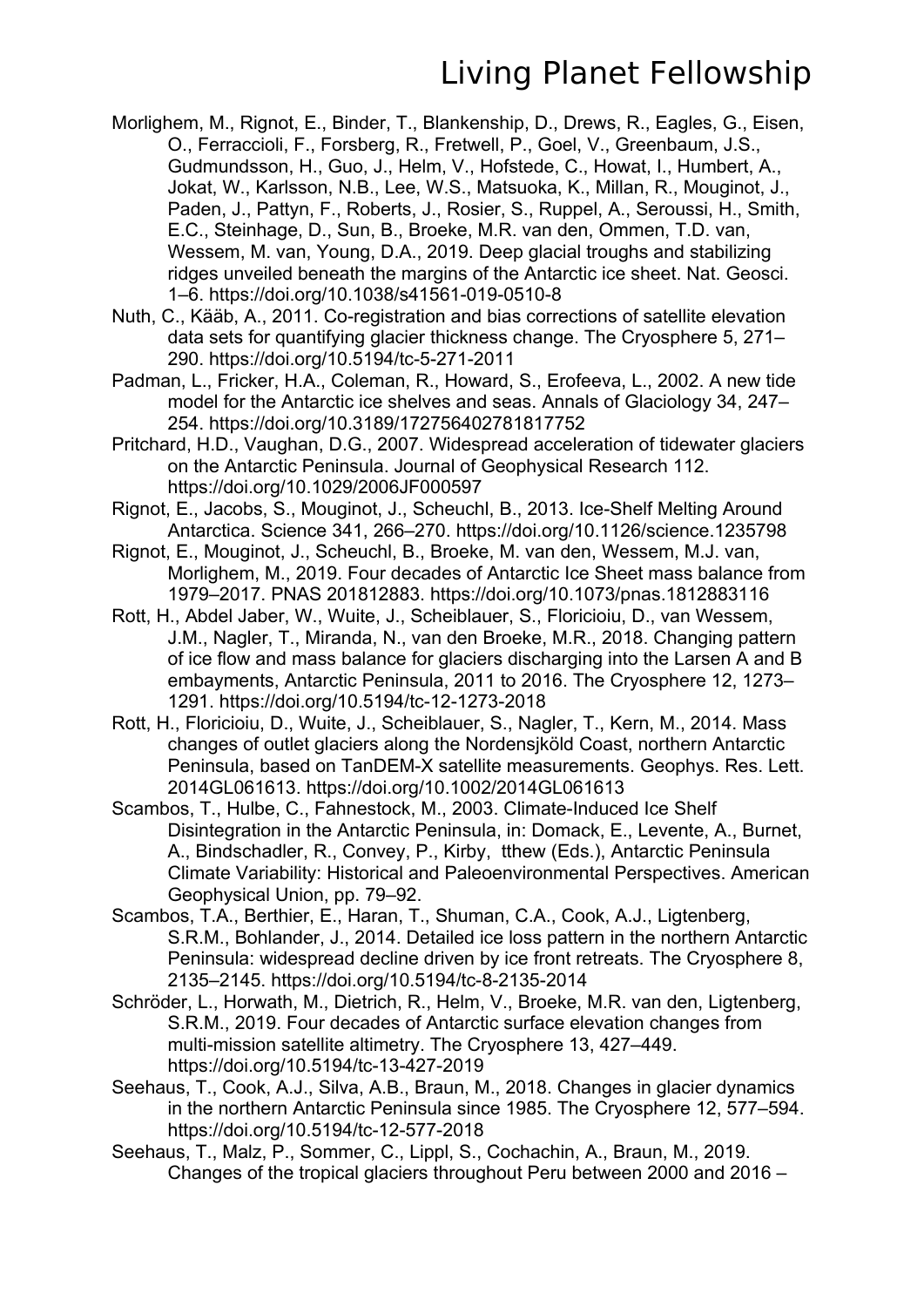mass balance and area fluctuations. The Cryosphere 13, 2537–2556. https://doi.org/10.5194/tc-13-2537-2019

- Seehaus, T., Malz, P., Sommer, C., Soruco, A., Rabatel, A., Braun, M., 2020a. Mass balance and area changes of glaciers in the Cordillera Real and Tres Cruces, Bolivia, between 2000 and 2016. Journal of Glaciology 66, 124–136. https://doi.org/10.1017/jog.2019.94
- Seehaus, T., Marinsek, S., Helm, V., Skvarca, P., Braun, M., 2015. Changes in ice dynamics, elevation and mass discharge of Dinsmoor–Bombardier– Edgeworth glacier system, Antarctic Peninsula. Earth and Planetary Science Letters 427, 125–135. https://doi.org/10.1016/j.epsl.2015.06.047
- Seehaus, T., Morgenshtern, V.I., Hübner, F., Bänsch, E., Braun, M.H., 2020b. Novel Techniques for Void Filling in Glacier Elevation Change Data Sets. Remote Sensing 12, 3917. https://doi.org/10.3390/rs12233917
- Seehaus, T.C., Marinsek, S., Skvarca, P., van Wessem, J.M., Reijmer, C.H., Seco, J.L., Braun, M.H., 2016. Dynamic Response of Sjögren Inlet Glaciers, Antarctic Peninsula, to Ice Shelf Breakup Derived from Multi-Mission Remote Sensing Time Series. Frontiers in Earth Science 4. https://doi.org/10.3389/feart.2016.00066
- Shepherd, A., Gilbert, L., Muir, A.S., Konrad, H., McMillan, M., Slater, T., Briggs, K.H., Sundal, A.V., Hogg, A.E., Engdahl, M.E., 2019. Trends in Antarctic Ice Sheet Elevation and Mass. Geophysical Research Letters 46, 8174–8183. https://doi.org/10.1029/2019GL082182
- Shepherd, A., Ivins, E.R., A, G., Barletta, V.R., Bentley, M.J., Bettadpur, S., Briggs, K.H., Bromwich, D.H., Forsberg, R., Galin, N., Horwath, M., Jacobs, S., Joughin, I., King, M.A., Lenaerts, J.T.M., Li, J., Ligtenberg, S.R.M., Luckman, A., Luthcke, S.B., McMillan, M., Meister, R., Milne, G., Mouginot, J., Muir, A., Nicolas, J.P., Paden, J., Payne, A.J., Pritchard, H., Rignot, E., Rott, H., Sørensen, L.S., Scambos, T.A., Scheuchl, B., Schrama, E.J.O., Smith, B., Sundal, A.V., Angelen, J.H. van, Berg, W.J. van de, Broeke, M.R. van den, Vaughan, D.G., Velicogna, I., Wahr, J., Whitehouse, P.L., Wingham, D.J., Yi, D., Young, D., Zwally, H.J., 2012. A Reconciled Estimate of Ice-Sheet Mass Balance. Science 338, 1183–1189. https://doi.org/10.1126/science.1228102
- Toutin, T., 2002. Three-dimensional topographic mapping with ASTER stereo data in rugged topography. IEEE Transactions on Geoscience and Remote Sensing 40, 2241–2247. https://doi.org/10.1109/TGRS.2002.802878
- Turner, J., Lu, H., White, I., King, J.C., Phillips, T., Hosking, J.S., Bracegirdle, T.J., Marshall, G.J., Mulvaney, R., Deb, P., 2016. Absence of 21st century warming on Antarctic Peninsula consistent with natural variability. Nature 535, 411– 415. https://doi.org/10.1038/nature18645
- Vaughan, D.G., Marshall, G.J., Connolley, W.M., Parkinson, C., Mulvaney, R., Hodgson, D.A., King, J.C., Pudsey, C.J., Turner, J., 2003. Recent rapid regional climate warming on the Antarctic Peninsula. Climatic change 60, 243–274.
- VoosenJul., P., 2017, Am, 8:30, 2017. Delaware-sized iceberg splits from Antarctica [WWW Document]. Science | AAAS. URL https://www.sciencemag.org/news/2017/07/delaware-sized-iceberg-splitsantarctica (accessed 10.18.19).
- Walker, C.C., Gardner, A.S., 2017. Rapid drawdown of Antarctica's Wordie Ice Shelf glaciers in response to ENSO/Southern Annular Mode-driven warming in the